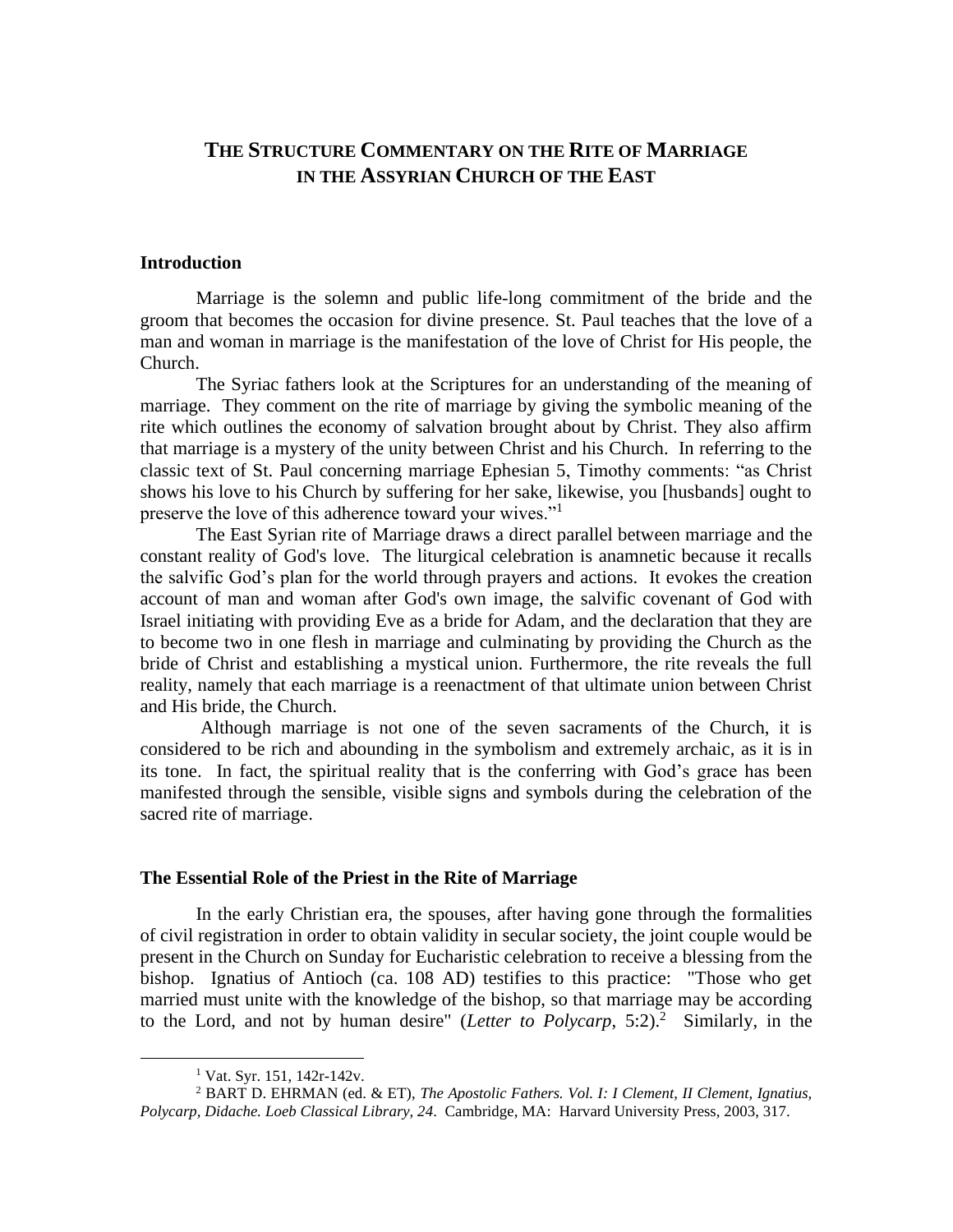Assyrian Church of the East, marriage is seen as a Church ceremony and a scared rite which normally requires an ordained priest. In canon  $13<sup>th</sup>$  of the synod of George I (674), it speaks of the canonical form of celebration of marriage in which requires the consent of the parents, the mediation of the Holy Cross of salvation, and *the priestly presence*. 3 For Isho'bokht  $(8<sup>th</sup>$  century), every liturgical celebration of marriage required the blessing of the priest and the exchange of the rings. He states that, "we believe that what is blessed by priest, it is blessed by God."<sup>4</sup>

A valid ordained priest is essential to administer the rite of marriage. 'Abidsho' (d. 1318) asserts that the priesthood of the Church is the proper administrator of all mysteries of the Church.<sup>5</sup> For him, priesthood is not the efficient cause of the holiness and the spiritual power of the mysteries rather, it is "the ministry of mediation between God and man in those things which impart forgiveness of sins, convey blessings, and put away wrath."<sup>6</sup> Being a son of a priest, Abidsho views John the Baptist as a priest and through his mediation, the holy Church was betrothed to the heavenly King at the baptism of Jesus (Cf. Mt.3:17; Mk. 1:11; Lk. 3:22.) in the Jordan River. Hence, the presence of the priest is essential to bless the marriage of the betrothals by performing liturgical rite of the Church before the sanctuary with the presence of deacons and congregation.<sup>7</sup>

On the other hand, the Patriarch Timothy II (1318-1332/5) names five constitutive elements that are necessary for validly confecting the marriage rite in which a priest is considered the first essential constituent. For him, the Rite of Marriage should be i) administered by a valid priest; ii) the presence of the cup of wine mixed with water to be blessed by the priest; iii) the Cross; iv) the ring; and v) *khnana* (سعد).<sup>8</sup>

Though stressing the importance and indispensability of the role of the priest in the marriage rite, Timothy nonetheless, affirms that the mystery of marriage has its own sanctifying effect. As with other mysteries, the priesthood is the proper administrator of the rite of marriage. He states that "the priest is the one who completes all the mysteries and without whose mediation none of the holy mysteries of our Church are fulfilled. For he is the one who by the holy invocation perfects all those who are brought near for completion, whatever they may be..."<sup>9</sup>

<sup>3</sup> J.-B. CHABOT (ed. & FT), Synodicon Orientale ou recueil des synodes nestoriens, Paris 1902, 223/487.

<sup>4</sup> E. SACHAU (ed. & GT), *Syrische Rechtsbücher* III, 3vols., Berlin 1907, 1908, 1914, 75.

<sup>&</sup>lt;sup>5</sup> The validity of the mysteries for 'Abdīšō' is based on three essential elements: they must be constituted by Christ; they must be administered by a valid priestly minister and there must be a right intention on the part of the receiver. While for Timothy the mysteries should be constituted by Christ, who operates in every mystery, the presence of the Holy Spirit effectively consecrating the sacramental material and a validly ordained priest are essential.

<sup>6</sup>ABDISHO, *Marganitha (The Pearl)* = *The Book of Marganith (the Pearl): On the Truth of Christianity*, MAR E. SHIMUN (Introd. & ET), Kerala 1965; reprinted, Chicago 1988, p. 48.

 $<sup>7</sup>$  Ibid, 48.</sup>

<sup>8</sup> TIMOTHY II, *Mysteries of the Church* = Timothy II (Patriarch) *Book of the Seven Cusses of the Mysteries of the Church*, Vatican Syriac Manuscript 151, folios 147r.

<sup>9</sup> Ibid, 147r.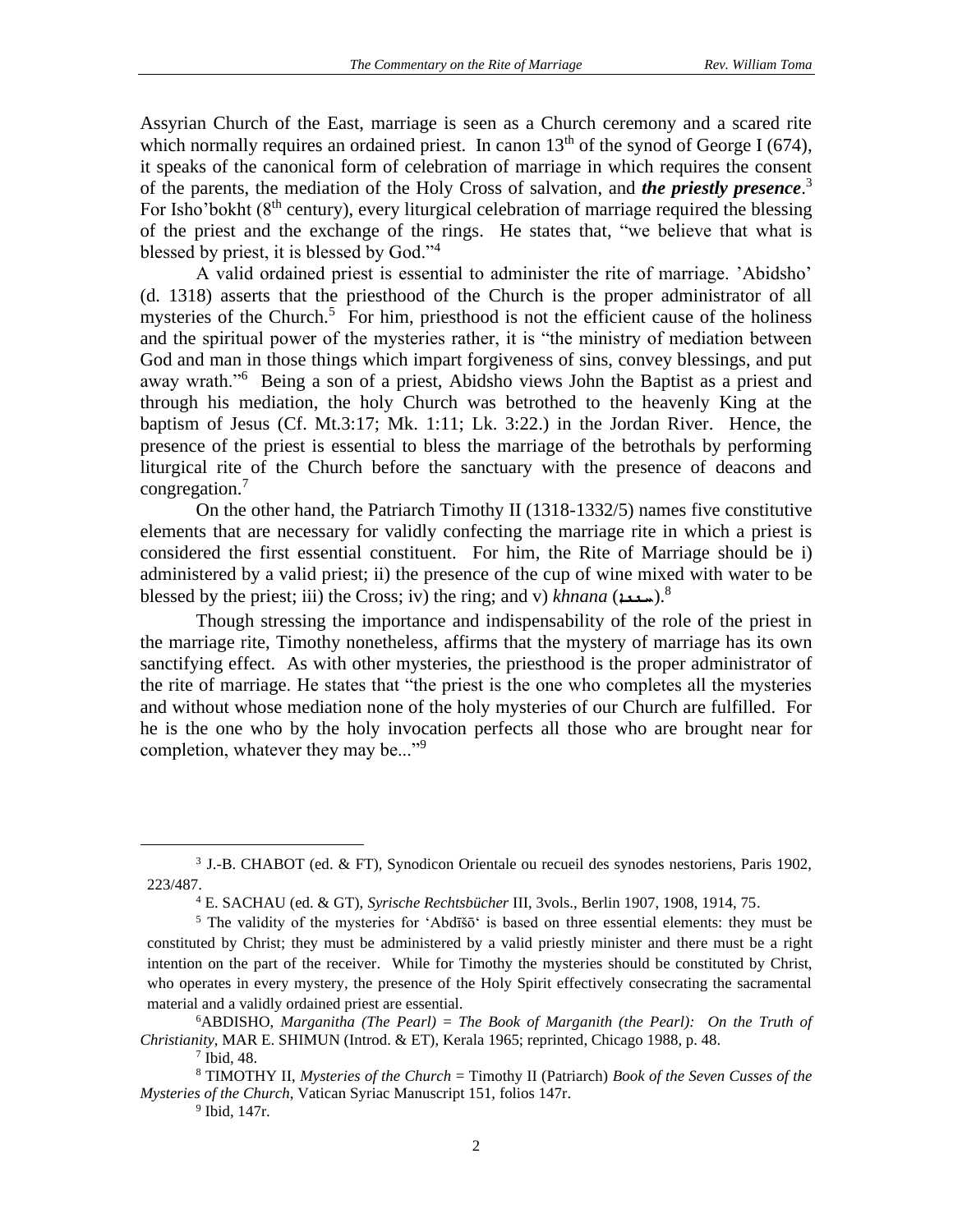### **Technical Syriac Terms for Bride and Bridegroom**

Prior to giving an analysis of the rite of marriage itself, it is important to have the knowledge of certain Syriac terms used in the nuptial imagery. In Syriac, there are two words with different connotations that stand for bride: *mkhirta* (محمده) and *kalta* (ܟܠܬܐ(. The word *mkhirta* comes from the root *mkhar* (ܟܪܼ ܡ (which has a commercial significance. Though the word is limited to betrothal and marriage, it reflects a common Semitic background of buying and barter.<sup>10</sup> This word points to the Oriental custom of buying the bride from her father. In marriage negotiations, either the father or the bridegroom himself used to estimate and evaluate the proposed bride in all her circumstances, and then only they determine the dowry or the bride-money to be paid by the bridegroom to marry her.<sup>11</sup> Hence, the negotiation process of agreeing on a specific dowry amount in order to marry the woman was considered business affairs. In the present day perspective, it might seem quite odd that the man buys the woman from her father. However, in the ancient time obviously it was a common practice in the Orient.

In the liturgical context, the question is then what Christ the Bridegroom had to pay to get the Church as his partner. From the same root comes the words *mkhira*  ܡ ܼܟ ܪܐ) *makhora* and bridegroom the means which) ܡ ܼܟ ܼܝܪܐ) ܘ ( which stands for the person ܿ who acts as the betrother or the intermediary in the marriage negotiations.

Another word for the bride is *kalta* (ܟܠܬܐ(, which points to the important rite of marriage and the crowing of the bride. This crowing is practiced also in baptism; thus, the liturgical tradition links the imagery of the bride to baptism. The usual word for the bridegroom is *khatna* (<u>سلام</u>ة) relating to an ancient Semitic custom of circumcision just before the marriage. *khatna* is also a title commonly used in early Syriac ascetics to indicate their intimate union with Christ 'the Beloved.' They looked forward to full communion with their Beloved at the eschatological marriage banquet called *meshtutha*  (خدود) and finally in the heavenly bridal chamber *gnuna* (حدود).<sup>12</sup>

### **The Liturgy of Marriage as an Act of the whole Church**

The Rite of Marriage is the official ritual of the entire Church, so the Church regulates its celebration. Hence, marriage in the Church is not a private celebration of the couple or their families and friends. Why?

**1.** The Church is built up by the very act of her worship. The Church life and grace is realized through her worship. The Greek word for worship-*leiturgia*- means more than common prayer; it is corporate action in which everyone takes an

<sup>10</sup> Ibid, 132v.

<sup>11</sup> H. ENGBERDING, "Die Kirche als Braut in der ostsyrischen Liturgie," OCP 3 (1937) p. 13.

<sup>12</sup> R. MURRAY, *Symbols of Church and Kingdom: A Study in Early Syriac Tradition*, Cambridge 1975; reprinted Piscataway/New Jersey 2004, 132.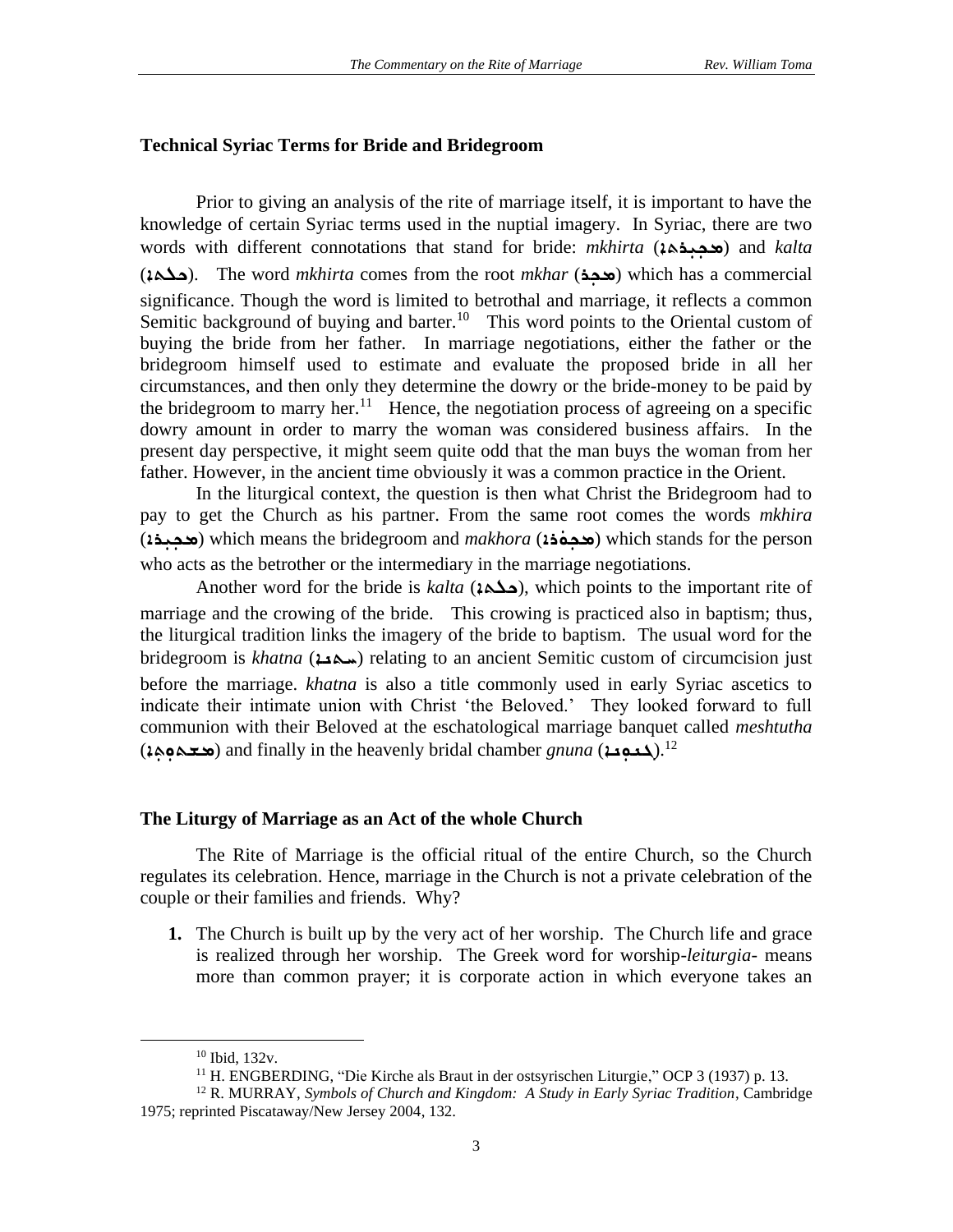active part, as a participant and not only an attendant. The community, through the mediation of ministers, glorifies God's name along with the heavenly Church.

- **2.** The wedding is not simply an exchange of vows but a blessing of the Church, through which we are united in the very act of Christ. The newly married couple is not just united to each other but joined together with Christ and Holy Church. It is not a private affair but one witnessed by the Church as the Body of Christ bringing the husband and wife in closer communion with all. Through marriage their lives are transfigured as together they seek salvation in this world. From the second century, we witness that the blessings of the spouses by the bishop took place during the celebration of Sunday liturgy in the presence of the entire Christian community.<sup>13</sup>
- **3.** Isho'bar Nun (823-828) and Abdisho (d. 1318) affirm the importance of the presence of the faithful along with the priest during the celebration of the wedding ceremony. Isho'bar Nun delineates the presence of the five elements for celebration of the rite of marriage. For him, marriage requires the presence of the priest and of the lay people, of the cross, of the blessed wine mixed with water, and of the ring.<sup>14</sup> Abdisho refers to the three categories of people that should be present during the celebration the Rite of Marriage. He states that "the betrothals of the children of the glorious bride, the Church, shall be within the holy temple, before the sanctuary, through the mediation of *the priests, deacons, and faithful*, according to the liturgical order and prayer..."<sup>15</sup>
- **4.** Isho'yahb IV (d. 1010), in his casuistic liturgical treatise, testifies to the practice of the ancient era where the betrothal services were taken place in the church, and performed in the middle of the congregation of the faithful. He asserts that "Usually they preformed the betrothal in a Sunday-service, so that there would be a great congregation in the Church…"<sup>16</sup>

## **The Rite of Christian Marriage**

Marriage celebration occurs in two major stages: betrothal and marriage. Pseudo George of Arbela testifies to these two stages and identifies them as betrothal (*mkhurya*) and wedding celebration (*meštutha*). According to Murray, the rite of Christian marriage was established some time around the 4th century at the time of Aphrahat (d. 345) and Ephrem (d. 373). The rite was, however, in its simplest form and it was less developed in

 $20.$ בּאָסּבְג סְּגוֹמּבּא $($ בְּא

<sup>13</sup> J. MEYENDORFF, *Marriage: An Orthodox Perspective*, New York 1984, 22.

<sup>14</sup> SACHAU (ed. & GT), *Syrische Rechtsbücher* II, 129.

<sup>15</sup> ABDISHO, *Nomocanon* = *The Nomocanon or the Collection of Synodiccal Canons of Mar Abdisho bar Brika, Metapolitan of Nisibis and Armenia; 1290 AD. Edited and published under the general permission of His Holiness Mar Benyamin Shimun Patriarch of the East,* by Joseph E.H. de Kelaita, Urmi, ܐ ܕܥ ܼܒܝܕ ) 1918. Persia ̈ ܐ ܣܘܢܗܕܝܩܝ ̈ ܟܘܢܫܐ ܦܣܝܩܝܐ ܕܩܢܘܢ ܠܡܪܝ ܥܒܕܝܫܘܥ ܡܝܛܪܦܘܠܝܛܐ

<sup>16</sup> W.C. VAN UNNIK, *Nestorian Questions on the Administration of the Eucharist by Isho'yahb IV*, Haarlem 1937; reprinted Amsterdam 1970, 182-183.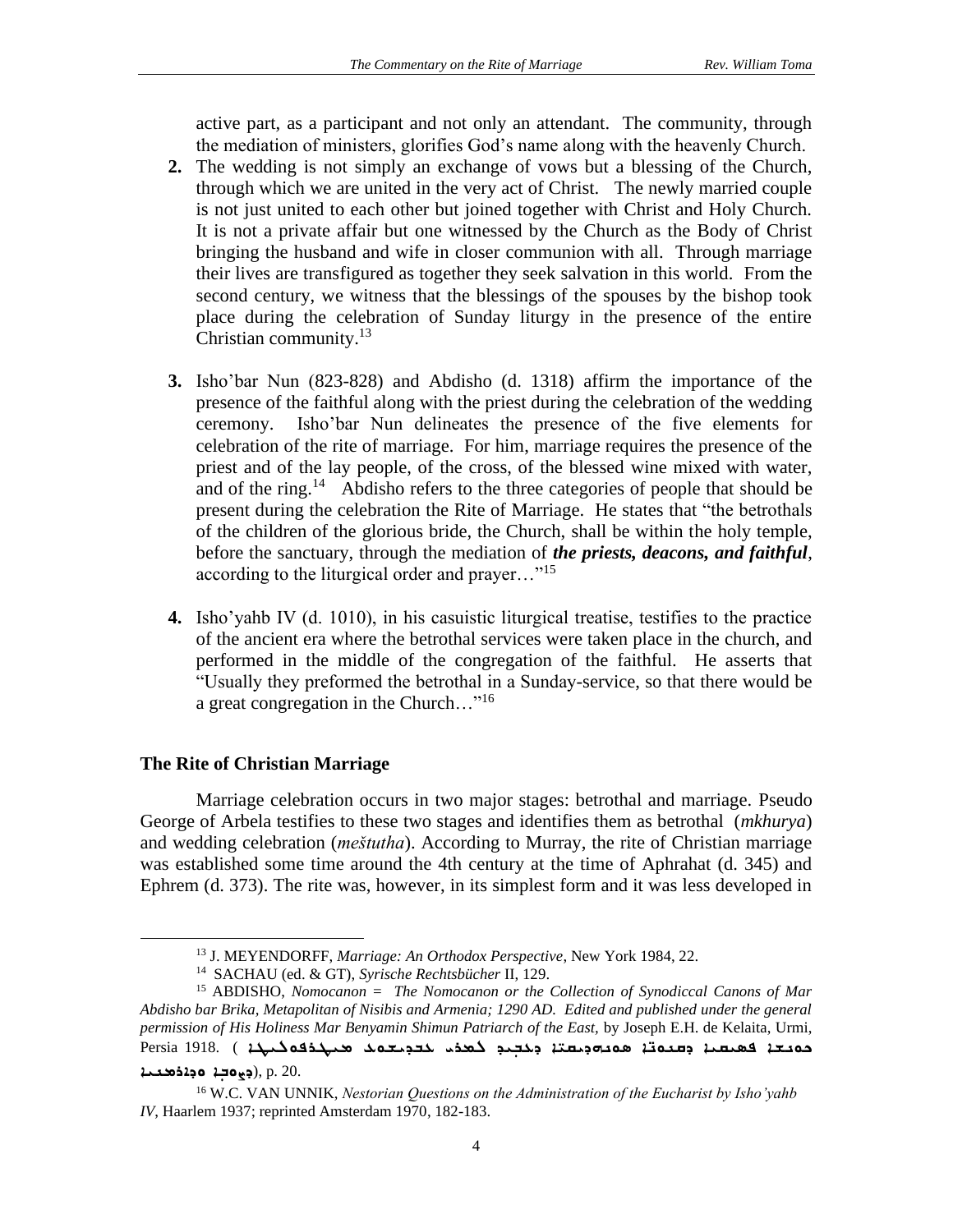regard to its structure; it could be viewed as primitive in its tone.<sup>17</sup> Along with other liturgical rites of the Church of the East, the rite of marriage was most likely compiled in its present form in the Upper Monastery of Mar Gabriel and Mar Abraham around the 7th century by the Patriarch Isho'Yahb III (650-658).

The rite of marriage is composed of prayers that depict the bond of marriage and communal prayers for the couple, the Church, and the world. The Church of the East views the wedding ceremony as a union that influences the whole community. The ceremony is composed of prayers and earthly materials (wine, water, ring etc.) that are interpreted in the context of marriage, and which exemplify Christ's marriage with the Church.

The text is heavely reliant on the scriptural texts to support the themes of sanctity and inviolability that are associated with marriage (Matt 19: 6). It emphasizes the sacrificial love of Christ towards the Church as an example of how the husband's relationship should be with his wife (Eph 5: 25). It also recalls Old Testament teachings and the account of marriage by the patriarchs and holy people.

<sup>17</sup> MURRAY, *Symbols*, p. 155; cf. P. YOUSIF, *Appunti sui sacramenti e sui riti apparentati nel rito caldeo e malabarese*, pro manuscripta, PIO, Rome 1999-2000, 65.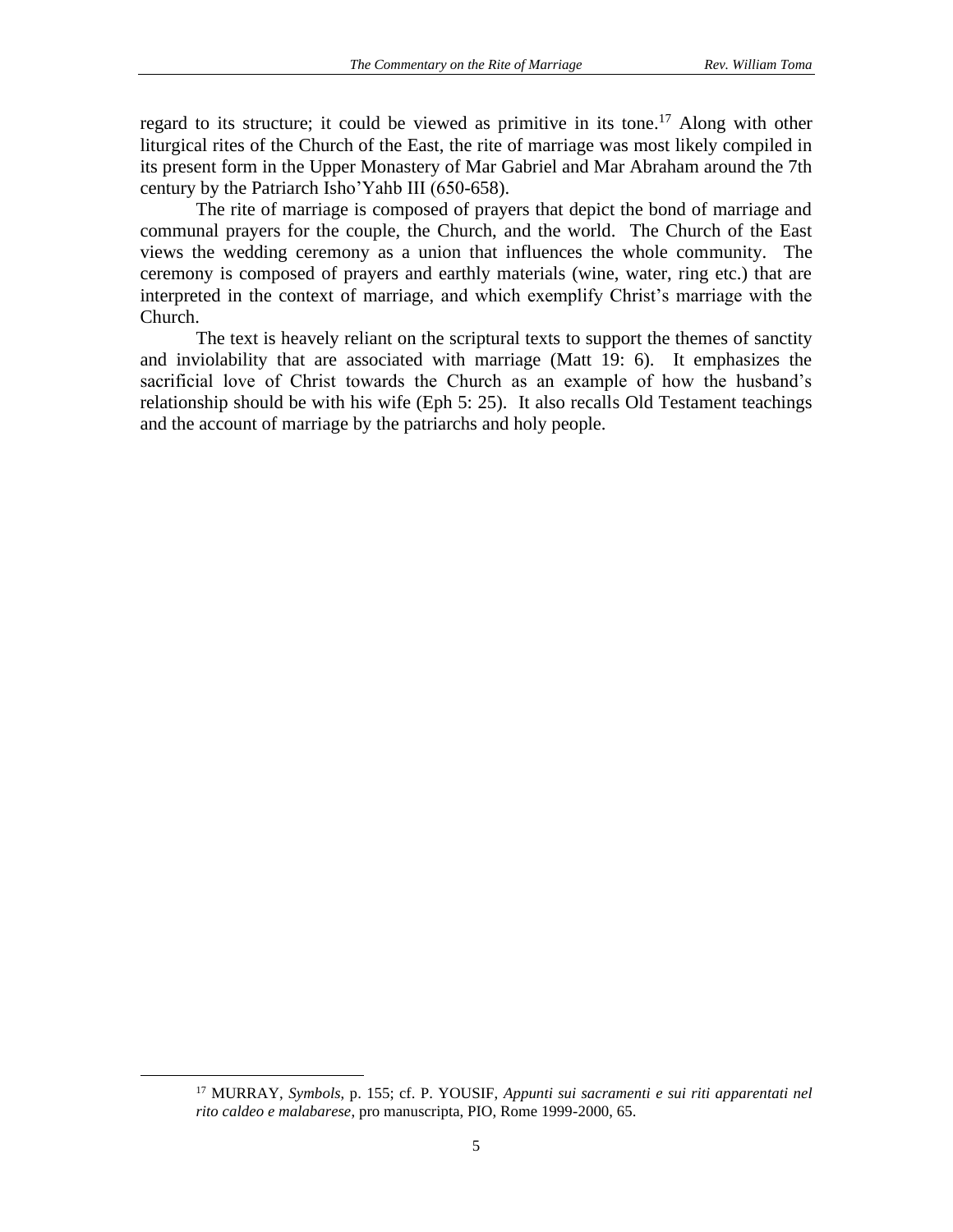# **The Rite of Betrothal (***mkhūryā/tālībūā***)**

The rite of matrimony (*zūwākhā*) is preceded by betrothal or engagement between the proposed marriage partners, which reflects the biblical tradition. The betrothal has a human and civil character while the rite of marriage is strictly liturgical. It consists of two simple steps.

In the first stage, the priest first sends the ring by a pious woman to the future bride: if she consents to marry the man then she chooses to accept the ring. In the *Nomocanon*, Mar Abisho (d. 1318) describes the procedure:

The priest sends four pious women or *bnath qyame* (daughters of covenant)<sup>18</sup> who are well-known by the girl. They will take her by the hand, place the ring on it, and say, "This is the ring of N., the son of N., whom your father—or your brother, or your paternal uncle, or your mother, or your maternal uncle, or N., your sponsor—has betrothed to you. If, then, your will is satisfied with him, be still and keep silence; but if it is not, cast off the ring. The matter will be over.<sup>19</sup>

The second step is the exchange of the right hand of the procurators after the question of the curate. The procurators are representatives of the two families and this step will only take place if they agree on the conditions previously discussed. The agreement between the two families constitutes the first phase in the rite of marriage, which has a quasi-binding character. Either personal or social consent is the basic prerequisite for the initial impetus towards the marriage agreement. The priest takes their two right hands, reminding the prospective couple and the assembly that the communion of man and woman was established by the creator. He calls God, angels and saints to be witnesses to the agreement for the new partnership of life initiated by the spouses and prays for the betrothed. Afterward, the ceremony is concluded with the Lord's Prayer.

Isho'boht  $(8<sup>th</sup>$  century), a Persian metropolitan of the Church of the East, explains why the Christians are obliged to contract the betrothal as a phase of preparation before celebrating matrimony. He compares this necessity to the work of creating of the first parents in the Bible, which also occurred in two phases. In the first phase, the Lord created Adam and in the second, God thought that it was not good that the man remains alone. Consequently, He created his equal. Likewise, Christians must agree to the promise of betrothal before they unite in matrimony.

According to Isho'boht, the betrothal is a necessary step before the matrimony. It is a period of trial and mutual recognition which leads the couples to a happy and lasting matrimony.

For Pseudo George of Author  $(10<sup>th</sup>$  century), the betrothal of a man and woman signifies the revelation of our Lord to this world, his preaching of salvation and the

<sup>&</sup>lt;sup>18</sup> Before the advent of proper monastic movent, there was a community of faithful in the Syriac churches a community focused around the members of the covenant: men and women who had committed themselves to [sexual abstinence](http://en.wikipedia.org/wiki/Sexual_abstinence) and the service of the church. This name is the English translation of the [Syriac](http://en.wikipedia.org/wiki/Syriac_language) *bnay qyāmâ* (ܩܝܡܐ ܒܢܝ(, literally *sons of the covenant*. A male member of the covenant was called

*bar qyāmâ* (ܩܝܡܐ ܒܪ(, or *son of the covenant*; a female member was *bat qyāmâ* (ܩܝܡܐ ܒܪܬ(, or *daughter of the covenant*.

<sup>19</sup> ABDISHO, *Nomocanon*, p. 20.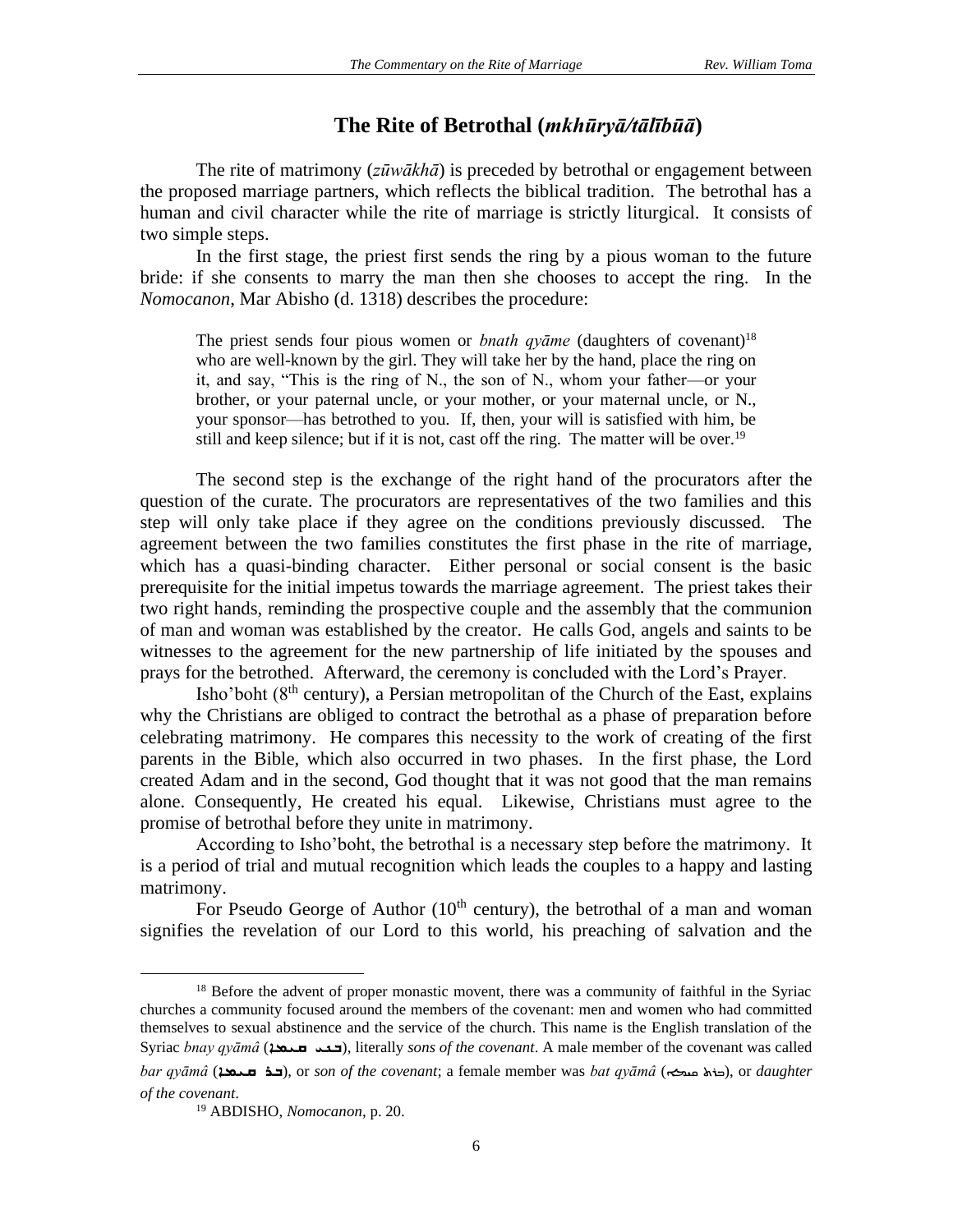guarantee of the Kingdom. Although future happiness in the marital union is guaranteed, the betrothed are not permitted to co-habit. $20$ 

For Abdisho, the betrothal rite is a stage where the groom makes the covenant to his bride before the celebration of their marriage. He quotes the Genesis account of Eve's creation, indicating that God says, "It is not good for the man to be alone. I will make for him a helper like him."<sup>21</sup> God then formed Eve from Adam's rib. Through this statement God points to the covenant, which man should make through betrothal. Abdisho states:

Since in the beginning, when God formed Eve from the rib of Adam, prior to her formation, God first spoke the word, "It is not good for the man to be alone. I will make for him a helper like him." By this God early indicated this covenant, which men ought to make through betrothal. Therefore Christians, the children of the wedding-feast of Jesus, the heavenly bridegroom, should have, prior to their intimacy, a contract. $^{22}$ 

The liturgical tradition speaks from the first moment of the betrothal of the Church to her Heavenly Bridegroom (which takes place at the River Jordan during the baptism of Jesus) to the ceremony of marriage (the marriage banquet and the interweaving of the couple with the children born of the Spirit). This theme is vividly seen during the season of the Consecration of the Church which is called the "Wedding feast of the Church."

The *madrasha*<sup>23</sup> on the first Sunday of the Consecration of the Church contains the theme of betrothal between Christ and the Church which took place at the River Jordan during Jesus' baptism: "Blessed be Christ who has betrothed you (the Church) to himself from the water of baptism."<sup>24</sup> 

The same theme is found in the diaconal litany that concludes the office of nocturne (*lelya*) for the fourth Sunday of Consecration: "He [Christ] betrothed His Church through baptism and gave her a pledge of his kingdom and vested her with grace of the Spirit."<sup>25</sup>

On the feast of Epiphany the role of water is stressed in the betrothal of Christ with the Church. St. Ephrem says: <sup>26</sup>

At the well Eliesar betrothed Rebecca (Gen 24: 10) for Isaac; by the well Jacob took Rachel as bride to himself (Gen 29: 9) and in the same way Moses took Zipporah (Ex 2: 15). Thus he who gives us life took also the Church as his bride from the River Jordan through the mediation of John.

<sup>20</sup> George of Arbela (Pseudo), *Exposition of the Ecclesiastical Offices* (vol. II) = *Anonymi Auctoris Expositio Officiorum Ecclesiae Georgio Arbelensi vulgo adscripta*. *Accedit Abrahae Bar Līpeh Interpretatio Officiorum,* R.H. CONNOLLY (ed. & LT), (CSCO 64, 71-72, 76 = SS 91-92) Paris, Rome 1913, 1915; reprinted Louvain 1960-1961, p. 158.

 $21$  Gen. 2:18.

<sup>22</sup> ABDISHO, *Nomocanon*, p. 20.

<sup>&</sup>lt;sup>23</sup> Madrashe impart doctrine by means of poetry, and they are attributed to St. Ephrem the Syrian.

<sup>24</sup> *Hudra* III, p. 369.

<sup>25</sup> *Hudra* III, p. 614.

<sup>26</sup> THECKANATH, *Bride of Christ* = H.B. THECKANATH, *The Church Bride of Christ*, UDD, PIL, Rome 1987, P. 259.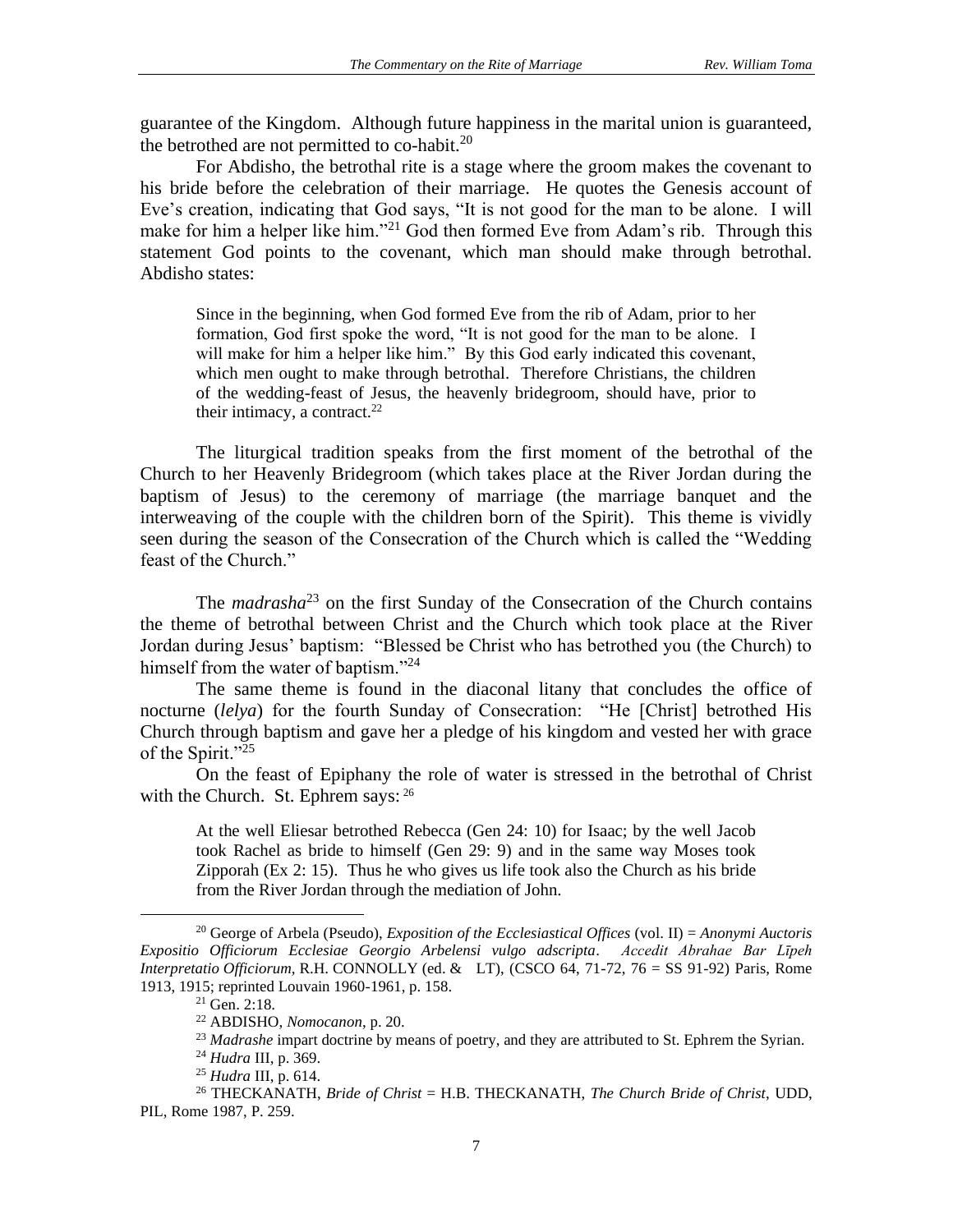For St. Ephrem, the accounts of the betrothal events in the Old Testament are representations of Christ. He says: "All these were types of our Lord who espoused his Church at his baptism in the Jordan."<sup>27</sup>

The act of betrothal requires a person to act as the betrother. This person will be an agent of the bridegroom. The East Syrian tradition speaks of and stresses on the role of betrothal. The *madrashe* of the third Sunday of the Consecration of the Church says: "O Church, gather your children, you who were barren formerly; now indeed, your children are multiplied. Rise and be lifted up from the dust, virgin betrothed through Apostles, bride who John preached."<sup>28</sup>

In which sense are the apostles the betrothers of the Church? Here, the tradition of the Church of the East passes from the ideal Church to the real Church where the apostles became an agent for the Heavenly Bridegroom and have begotten the Church through their preaching and suffering for Christ. This was the task of the apostles and the help that Christ demanded of them.<sup>29</sup> In addition to apostles, Moses also ascribes to him the role of betrother.

The *Gloria Patri* ( ܼܫ ܿ ܒܚܼ ( of the *mowtba* of the Fourth Sunday of the Consecration ܿ of the Church states: "The Son of God has made a great wedding feast for the Church which he betrothed. He has fixed her bride chamber on the Mount Sinai through the son Amram (Moses) with great celebration."30

Aphrahat (d. 345), while speaking on the role of the betrothers, comes near to the Pauline image in 2 Cor 11: 2, where Paul says, "For I am jealous of you with the jealousy of God, since I betrothed you to one husband to present you as a chaste virgin to Christ." For Aphrahat, the apostles betrothed the faithful members of the Church to Christ by stating: "He (Christ) is the Bridegroom and the Apostles are the betrothers and we are the Bride; let us prepare our dowry."<sup>31</sup> Elsewhere he identifies the bishops and the clergy as the betrothers: "You are apostles," 'betrothers of the bride adorned.'<sup>32</sup>

<sup>32</sup> Ibid, col. 680.

<sup>27</sup> MURRAY, *Symbols*¸ 135. See also Ephrem, *Commentarie de l'Evangile Concordant. Versionarmenienne* 3, 17. CSCO 137/Armeniaci 1, p. 45;

<sup>28</sup> *Hudra* III, p. 397.

<sup>29</sup> MURRAY, *Symbols*¸ p. 131

<sup>30</sup> *Hudra* III, p. 611-612.

<sup>31</sup> APHRAHAT, *Demonstrations* XIX in J. PARISO (ed. & LT), *Aphraatis Sapientis Persae Demontrationes*, (PS II) Paris 1907, cols. 681-684.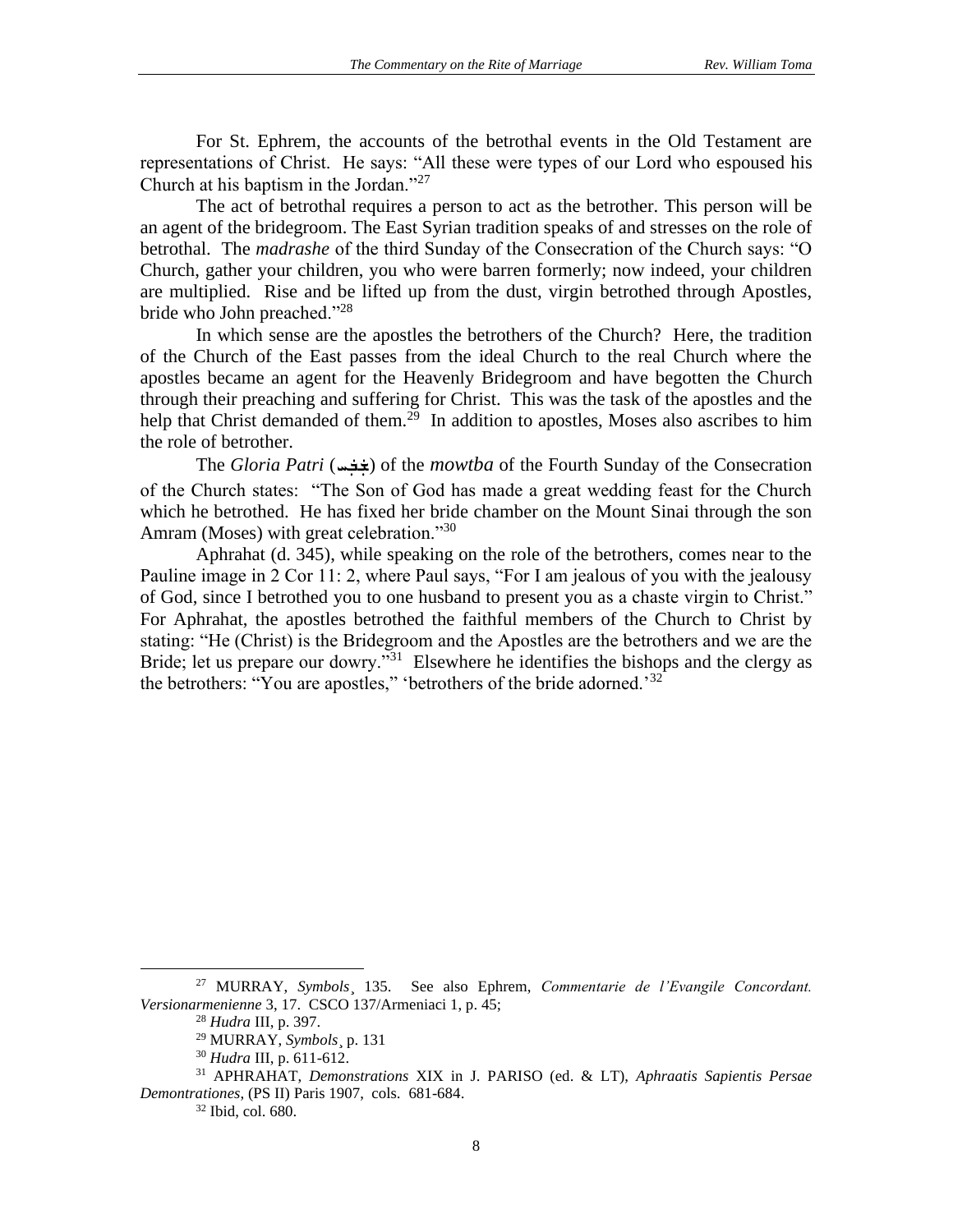# **The Liturgy of Christian Marriage (***zūwākhā***)**

The ceremony of marriage can be divided into two main parts: The first part takes place within the confine of the Church that consists of two stages: i) the exhortation of the priest and the exchange of vows; ii) the liturgical celebration of marriage: first, the rite of wedding (*zūwākhā/būrākhā*) comprising the consecration of the elements and communion, second the rite of crowning and finally the recitation of the benediction.

The second part takes place in the house of the newly spouses and normally proceeds after the celebration at the nuptial banquet. The rite that follows after wedding banquet consists of the erection and dismantling of the bridal chamber (*beth gnona*). However, presently this rite is not in practice in the Assyrian Church of the East.

#### **A. The Rite of Marriage (***zūwākhā/būrākhā***)**

The spouses enter the Church through the southern doors of the Church according to old diagram of the Church. The bride stands at the right hand of the bridegroom during the celebration according to the symbolic meaning of Psalm 45:9 "daughters of kings are among your ladies of honor; at your right hand stands the queen." By the way, in the Jewish marriage ceremony, the bride stands on the right of the husband when the rite is performed. From side of Christ, is born the second Eve which is the Church. We find this through Ephrem's symbolic interpretation of the piercing of Christ's side where blood and water are flowed. The water symbolizes baptism while the blood is symbol of Eucharist. He states also that Christ's right hand sustains the Church and protects it.

### **1. The Exhortation of the Priest and the Exchange of Vows**

The priest begins the ceremony by giving a short reflection to the couple on the teachings of the Church on marriage that is rooted in the Scripture, teaching of Jesus Christ and apostles as well as of church fathers. He also might elaborate on the purpose of marriage and the necessity of the structure of the traditional family for its proper function. Afterwards, the couple performs the marriage covenant through the exchange of their vows. An official contract is signed by the couple in the presence of the priest and two witnesses.

### **2. Marriage Prayers and Blessings**

The rite of *zūwākhā* called also *būrākhā* consists of three main stages: Introductory rite, consecration of the cup and communion (receiving from the cup). The sequence of marriage rituals in East Syrian rite has similarity to the Jewish marriage ceremony that might have influenced the early Syriac Christian tradition in the city of Edessa and Adiabene (Erbil). The actual Jewish nuptial ceremony has two basic parts: Consecration (betrothal) and Marriage. Both parts are introduced with the blessing over wine, the traditional symbol of joy and abundance. However, in the marriage part after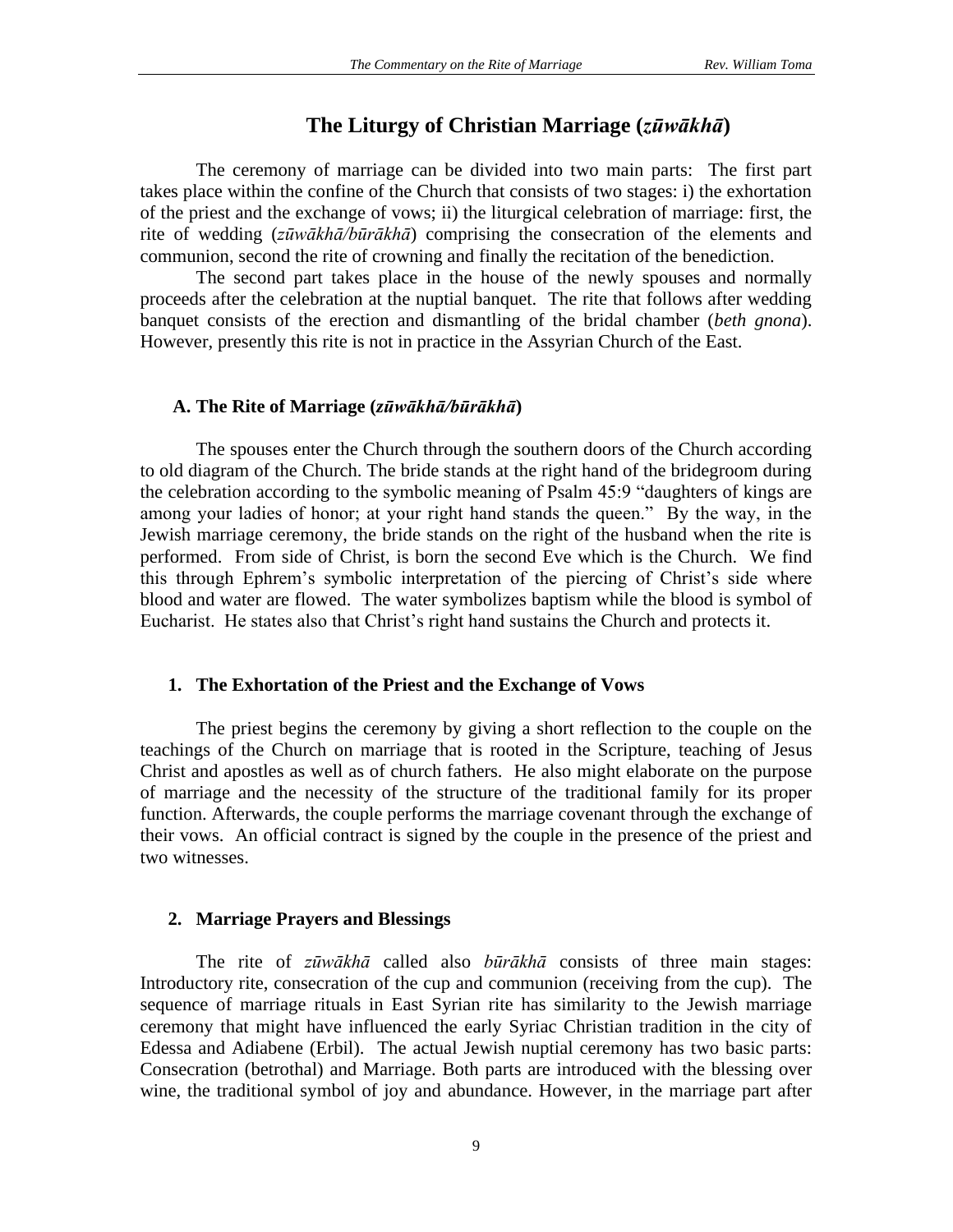reciting the seven blessings over the full cup of wine; then the couple drinks the cup of wine then the groom breaks a glass by stamping on it as to recall and share with the sorrow of the destruction of Jerusalem temple and Jewish exile. In the Jewish customs, we find that on the day of the wedding, it is customary for the bride and groom to fast. They also recite psalms and ask God for forgiveness for their transgressions. Thus the couple enters into their marriage fully cleansed. We may deduce that many of liturgical elements and materials that are used in the Assyrian marriage rituals might have their traces back to Jewish customs.

Early Christian fathers made clear connection of marriage celebration to Eucharist and eventually it might have influenced also the rite of marriage in the East Syrian rite. For instance, Ignatius of Antioch (d. 108 AD) mentions that ecclesial marriage takes place on Sunday liturgy (*Letter to Polycarp*, 5:2). Moreover, Tertullian (2nd century) clearly states that marriage "is arranged by the church, confirmed by the oblation [Eucharist] sealed by the blessing, and inscribed in heaven by the angels."<sup>33</sup>

On the other hand, for Syriac fathers, Eucharist is recognized as the bridal price that Christ (*bridegroom*) gave to his Church (*bride*). Hence, despite the absence of the Eucharistic celebration in marriage as found in the Antiochene and Byzantine rites, we still observe parallel character of marriage rituals to the Eucharist.

*First*, the presence of the chalice, cross and cup mixed with wine and water which can be evoked to the Eucharist. In regard to the cup, which is one of the necessary parts of the ceremony, its presence found its way through the influence of Jewish custom on the early Christian community in the East, where the first of the 'seven blessings' in the marriage ritual was the blessing of wine. *Secondly*, with regard to the blessing of the cup, we find the following elements: i) a consignation (mixing water with wine) which evokes to the rite of fraction and consignation in the Eucharist; ii) signing over the marriage cup, though it lacks any explicit epiclesis, recalls the signing over the bread and wine; iii) the recitation of *qanona* (Pauline salutation  $= 2$  Cor 13: 14) prior receiving from the cup echoes the *qanona* which marks the end of fraction and consignation which eventually turns to the immediate preparation for communion. *Thirdly*, marriage rites were celebrated early morning till mid of  $20<sup>th</sup>$  century and there was a rule that the cup must be received by the spouses 'while fasting;' such observations are identical to the rules that apply to the Eucharist.

# **i. The Introductory Rite**

The first section acts as a sort of spiritual preparation of the clergy and the worshipping community for the sacred act of celebration of the rite of marriage. The introductory rite can be further divided into five sections: The Angelic Hymn, the Lord's Prayer, the Opening Prayer, the Psalmody, and Anthems. These are common elements which are seen to open almost all of the offices, whether those of the liturgy of the hours or of the sacramental celebrations, such as the Eucharistic liturgy, baptism, penance and the rite of consecration of altar.

<sup>33</sup> TERTULLIAN, *Treatises on Marriage and Remarriage: To His Wife, An Exhortation to Chastity, Monogamy (Ancient Christian Writers 13)*, W.P. Le Saint (ET), New Jersey 1951, book II, 8: 6-9.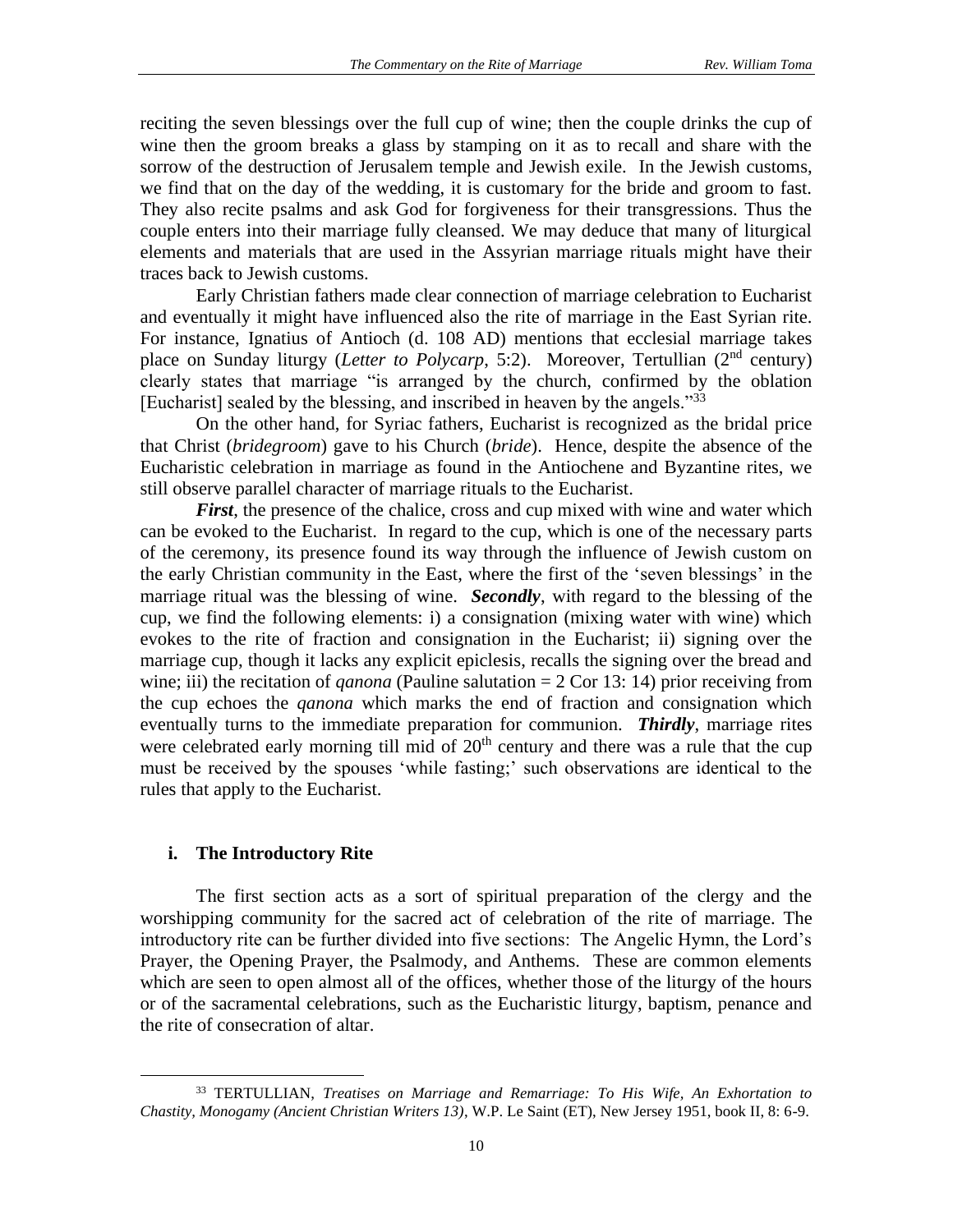The priest begins with sign of the cross to be strengthened with all power to celebrate the wedding ceremony. The sign of the cross is a confession of faith, minicreed, by which we are professing our belief in the Father, and in the Son and in the Holy Spirit. Some scholars interpret St. Paul's saying that he bears the marks of Christ on his body, in Galatians 6:17, as his referring to the sign of the cross.

The priest then recites the angelic hymn "*Glory to God in the Highest*  (*Teshbukhta l'alaha bamrome* = ܒܡܪܘܡܐ ܐܠܠܗܐ ܬܫܒܘܚܬܐ "(which corresponds to the *Diatessaron*<sup>34</sup> 2: 15; Luke 2:14, as given by Ephrem, which reflects the work of salvation of the triune God has given to us, through our Lord Jesus Christ. It is called an angelic hymn because it was expressed as the praise of God by the heavenly hosts at the birth of Christ. The triple recitation of the doxology implies the invocation of the persons of the Trinity.

Afterwards, the *Lord's Prayer* with *qanona* is recited. Glory to God in the highest, together with the *Lord's Prayer,* gives the celebration a heavenly dimension because the earthly liturgy is joining the heavenly liturgy.

The *qanona* (farcing) is borrowed from the Sanctus (Isaiah 6:3; Rev. 4:8) and joined after "your kingdom come." The *qanona* extends the glorification of God that began already with the '*Glory to God in the Highest.*' 35 According to Pseudo George of Arbela, the Lord's Prayer was not recited in the beginning of the offices at the time of liturgical reform made by Isho'yahb III ( $7<sup>th</sup>$  century). It was Timothy I (780-823) who ordered the Lord's Prayer to be recited in the beginning of offices and for this reason he also added farcing  $(qanona)$  for this prayer.<sup>36</sup> In the casuistic liturgical treatise, Isho'yahb IV (1020-1025) gives the reason which made the Patriarch Timothy I add the Lord's Prayer at the beginning as well as at the end of the offices. He states:

There was once a Jacobite monk who began to dispute with a Caholicos of ours in the East, and that (M. 28a) monk wrote in one of his books (V.32a) words of insult against us, saying: "You Nestorians do not recite in your services the prayer which our Lord has taught His disciples, as we recite it at the end of our services." And when the Patriarch heard the insult of the heretic, the Catholicos ordered that this prayer: "Our Father which art in heaven…" should be recited at the beginning and at the end of our services: a thing which is more than the Jacobites do, because they recite it only at the end of their services.<sup>37</sup>

Furthermore, Isho'yahb attested that Timothy I was the one who added the *qanona*  ('Holy, holy, holy art Thou) before and after Our Father.<sup>38</sup>

Traditionally, the Lord's Prayer was not recited in the rites of Betrothal and Marriage at least till 11<sup>th</sup> century since Isho'yahb IV testifies to its absence in these two rites. He explains the reason for not reciting it:

The Lord's prayer comes from the mouth of the Savior and must be recited by the mouth of the whole congregation, when they are calling for help, hallowing

<sup>34</sup> Diatessaron is gospel harmony created by Tatian around (*c* 160 - 175). Diatessaron is a Greek word dia-tessaron. *Dia* = 'out of or interval of'; *tessaron* = 'four.'

<sup>35</sup> P. YOUSIF, "The Divine Liturgy according to the Rite of the Assyro-Chaldean Church," in J. MADEY (ed.), *The Eucharistic Liturgy in the Christian East*, (Kottaym-Paderborn 1983), p. 198.

<sup>36</sup> George of Arbela (Pseudo), *Exposition of the Ecclesiastical Offices,* vol. II, p. 151.

<sup>37</sup> VAN UNNIK, *Nestorian Questions*, p. 181.

<sup>38</sup> Ibid.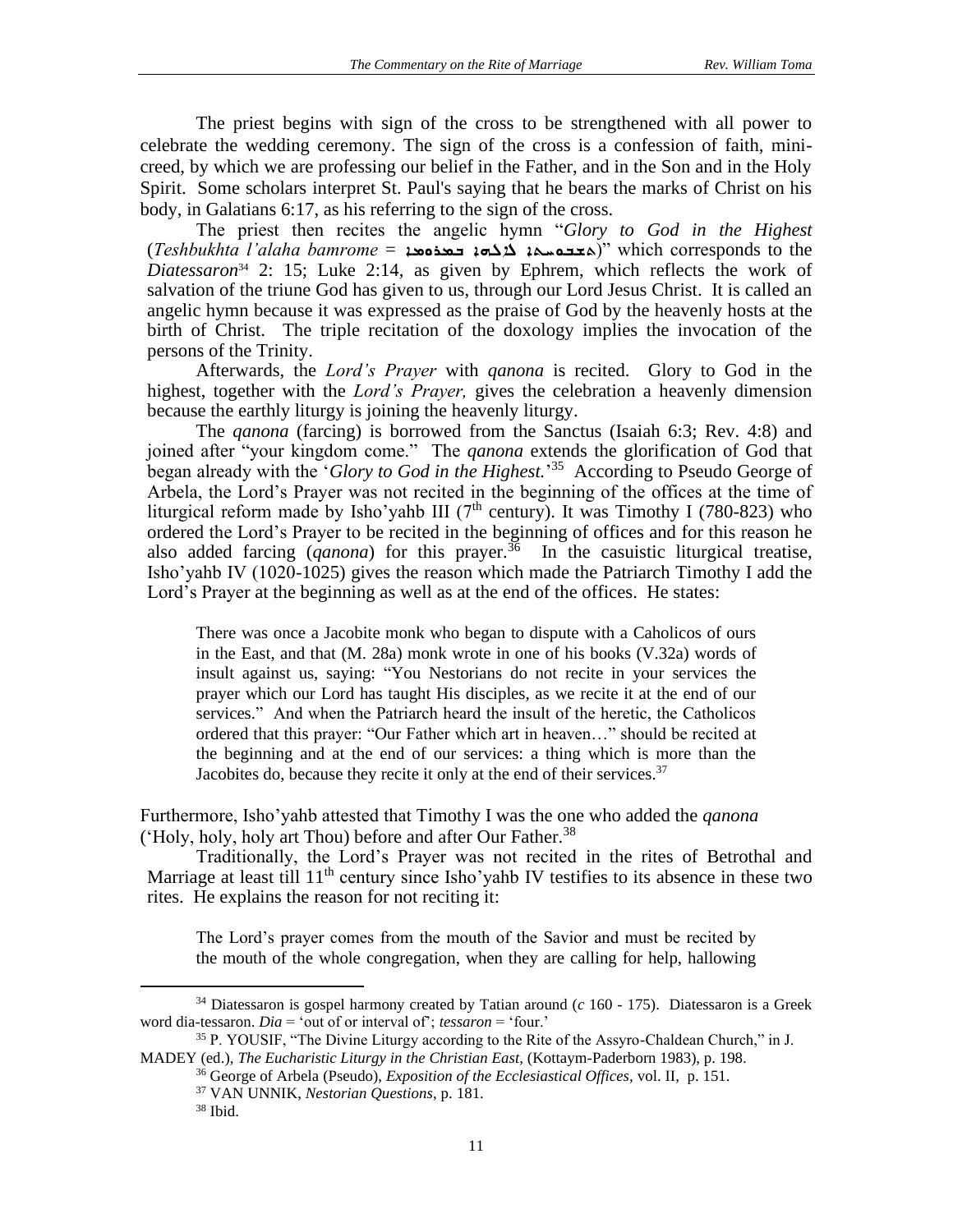His name, magnifying His heavenly kingdom and asking for food for the sustenance of their lives and deliverance from evil. But in the Betrothal and Marriage services every prayer and supplication is for two persons, that their doing may be blessed and their drinking-cup may be blessed and their bed consecrated and their conjugal intercourse perfected. They do not ask at that time for the forgiveness of sins nor for the abundance of food. But others say that they do not recite the Lord's Prayer because of the laziness of the priests.<sup>39</sup>

Ish'yahb also states that Lord's Prayer was not recited during the wedding ceremony since it was already recited at the betrothal service. He witnesses that the betrothal ritual was taking place on Sunday service. He states that "after morning-psalms they recited the Lord's Prayer and immediately after this they performed the Ritual of Betrothal while the Lord's Prayer had already been recited."<sup>40</sup> Hence, the morning office concludes with the Lord's Prayer and the proper sacerdotal prayers. When there is a betrothal service on Sunday, after reciting the Our Father and before the recital the concluding priestly prayers, the rite of betrothal initiates immediately.

The betrothal and wedding are considered one compound service. The patriarch Isho'yahb IV in his casuistic questions on the liturgy of the church compares the above two services with Sunday vigil and morning prayers. He poses the following question and answers it:

*Question.* But if [the] wedding takes place after days or months [from the betrothal], will they be without the participation of the Lord's Prayer? *Answer*. The Betrothal and Wedding is one act. As the clergy recite one Mautbha at night, in the time of the Evening-service, and sleep the rest of the night, and arise at the end of the night and finish their service without the recitation of the Lord's Prayer having been said, but praying and intoning the Hulala, so also at the Wedding-service. Because the Lord's Prayer, once said, does not need to be repeated.<sup>41</sup>

The Our Father would have been recited during the session of the previous evening and is not necessarily repeated at the beginning of the morning service.

The earliest witness of the liturgical use of the Lord's Prayer is Didache 8, 2 using Mathean Our Father, $42$  which stipulates its recital with doxology three times a day. The recitation of Lord's Prayer becomes a constituent element of Christian worship and the pattern for Christian prayer in the entire Christendom by the end of the fourth century.<sup>43</sup> The oldest reference to the Lord's Prayer in Syriac in literature is found in the Acts of Thomas where it appears in the personal prayer of Apostle Thomas when he was in prison.<sup>44</sup> Raes notes that the every liturgical rite began with the Our Father at least by the time of the author of Psuedo Gewargis d-Atour.<sup>45</sup>

<sup>39</sup> Ibid 182.

<sup>40</sup> Ibid, 183.

<sup>41</sup> Ibid, 183.

<sup>&</sup>lt;sup>42</sup> R. TAFT, The Liturgy of the Hours in East and West: The origins of the Divine Office and its Meaning for Today, Minnesota 1986, p. 215.

<sup>43</sup> R. TAFT, "The Lord's Prayer in the Eucharistic Liturgy: When and Why?," *Ecclesia Orans* 14 (1997), p. 139.

<sup>44</sup> A.F.J. KLIJN, *The Acts of Thomas* (ET, intro. & comm.), Leiden 1962, p. 144, 142.

<sup>45</sup> A. REAS, *An Explanation of the Syro-Malabar Holy Mass*, Kottayam 1957, 8.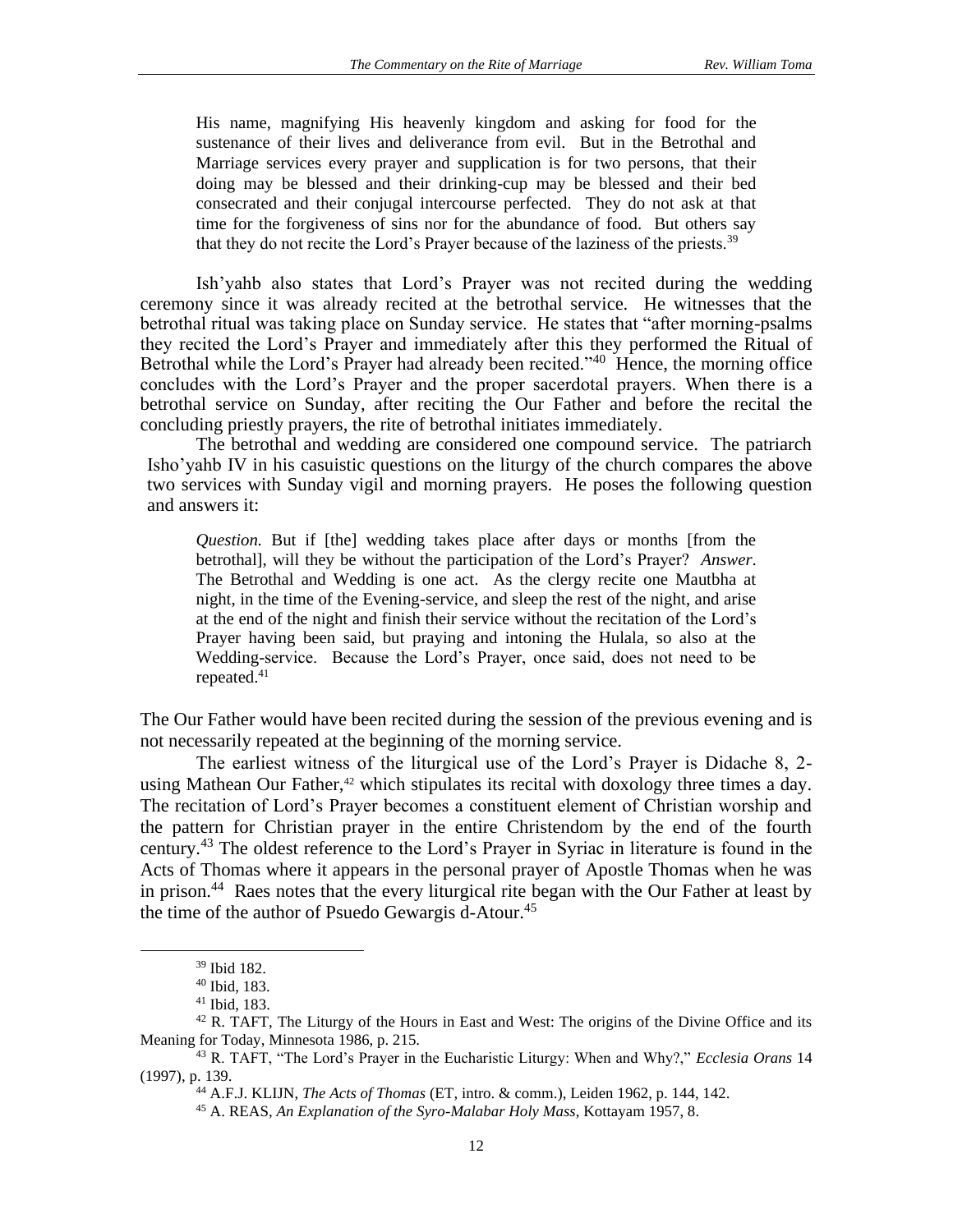The *qanona* (farcing) of Lord's Prayer is known as the "Thrice-Holy hymn", continues the glorification of God, after, which resumes the glorification of God begun in the "Glory in the Highest." According to Theodore of Mopsuestia<sup>46</sup> (d. 428) thrice holy hymn manifests the characteristic element of the divine vision of Isaiah: the great service which was being performed on high, the mystery of the Trinity revealed by the spiritual hosts repeating holy three times and a sign of the economy of Christ our Lord, by which all the earth was filled with divine glory. $47$  Thus the glorification of God envisioned in the *qanona* has also a Christological meaning. Sebastian Brock (Syriac scholar) states: "… Heaven one would expect to be filled with the divine glory, but the reference to the presence of His Glory on earth as well must point to some future theophany—in another word, the incarnation."<sup>48</sup>

The Church celebrates this as her most cherished prayer. She gives it a central place at the Eucharistic celebration and in all her liturgical worship comprising wedding ceremony, and commends it to all. For in this prayer, which has been called by biblical scholars 'summary of the whole Gospel,' Christ teaches us two things: the spirit in which we should pray, and the things for which we must ask.

*Priestly Prayer*: Priestly prayer is preceded with deacon's invitation to prayer 'let us pray, peace be with us.' This acclamation is found in all liturgical celebrations.

The prayer of the priest asks the divine assistance for accomplishing the commandments of God. It is a formula that is unique to begin the celebration where the priest beseeches God's help as to perform the ceremony.

 "*In union which is indivisible (inseparable), my Lord, join your servants and in love which altogether inseparable bind your worshipers*…" The fundamental principle that unites a husband and wife is love. The appeal of St. Paul to the husbands to love their wives as Christ loved the Church and gave himself up for her should be the essence for binding a husband and wife in sacred marriage by which the image of the heavenly reality is expressed.

The Bible tells us that we came to know the meaning of "love" when God sent His Son, Jesus Christ, to give Himself as an offering for our sins. Christ loves us so much that He died on the cross to save us. There is the essence of love: self-giving. We give ourselves away for the other person, even if it means (and especially when it means) sacrifice and suffering for us. The greatest symbol of love is not the heart; it is the crucifix! Another aspect of love by which Christ explored through his words and deeds is that love is basically the willing the good of other. Love is not primarily a feeling though it can be accompanied by feeling and emotion; it is a great act of the will thus it is a decision and determination made by one's life.

*Hymn (Onitha)*: The chalice is brought and while the priest recites the hymn he adds drops of water into the cup as a symbol of the communion of the spouses shared by

<sup>&</sup>lt;sup>46</sup> He was Greek father who has a great influence on the sacramental theology of the Church of the East.

<sup>47</sup> THEODORE OF MOPSUESTIA, *Commentary of Theodore of Mopsuestia on the Lord's Prayer and on the Sacraments of Baptism and the Eucharist*, A. MINGANA (ed. & ET), WS 6, Cambridge 1933. FT see TONNEAU & DEVREESSE; GT see BRUNS, 100-101.

<sup>48</sup> S. Brock, ''The *Thrice*-*Holy Hymn* in the Liturgy'', Sobornost / Eastern Churches Review 7:2 (1985): 27-28.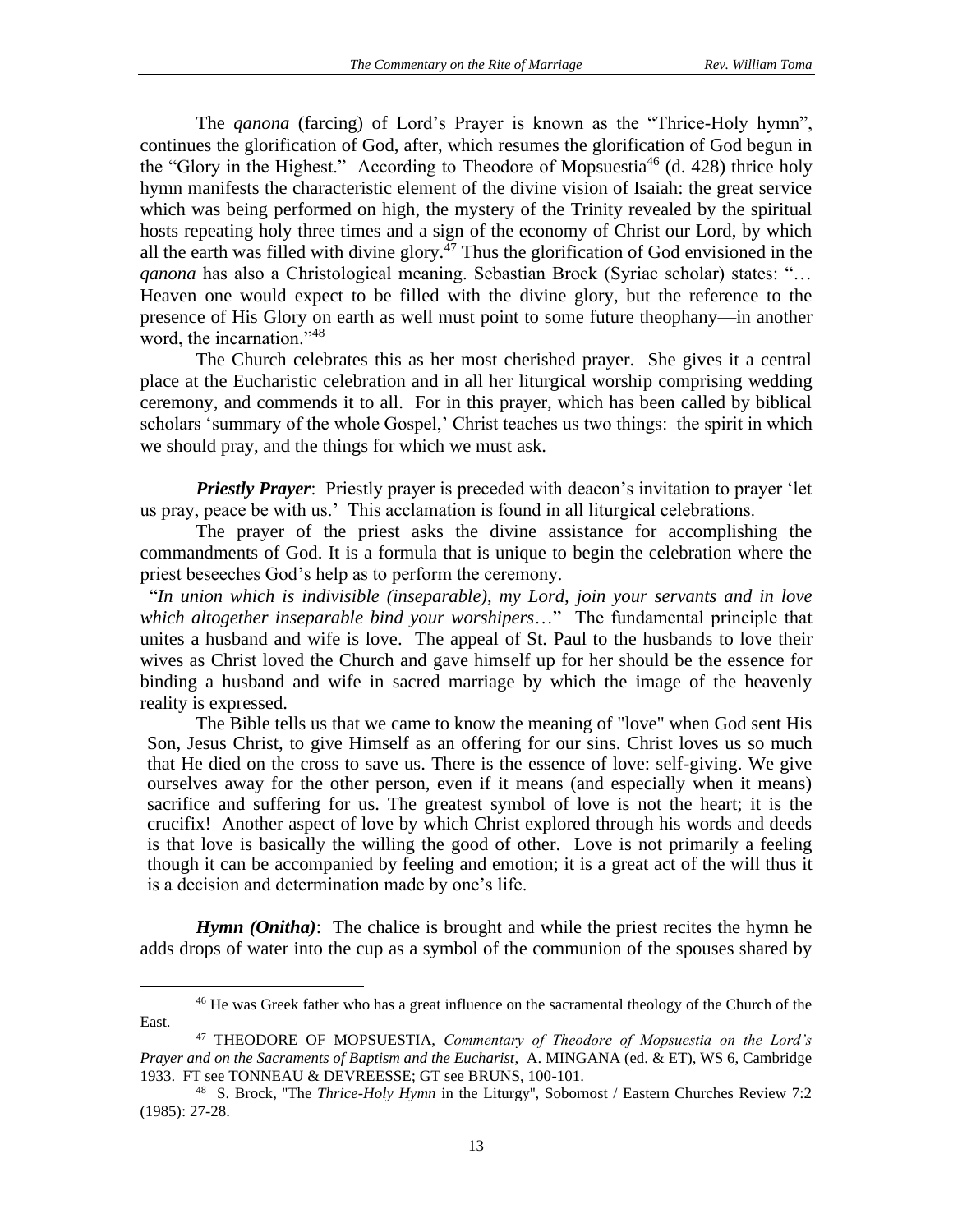them thereafter.<sup>49</sup> The hymn highlights the theme of the Church as the bride. The messianic announcement of the restoration of the Israel (= becoming new Israel) is applied to the Church and is developed in reference to the passion of Christ. The hymn is followed by a series of hymns that seek divine help and God's graces and blessings bestow over the bridegroom, bride as well as the groomsman who figures John the Baptist and bridesmaid who symbolized kinswoman of the blessed Mary. It continues imploring God's grace over the cup, crown, *khnana* and ring.

*Priestly Prayer***:** The priest asks for the mercy of God and makes a petition for the success of the undertaking of the spouses.

## **ii. Consecration of the Chalice**

The Rite of Marriage (*mkhurya* = محبوفد) has consecratory elements that are the sign of the actual mysteries, though it is not considered one of the seven sacraments of the Church. There are three prayers of blessings: the chalice, the ring, and of the chalice with the cross.

# **a.** *The Blessing of the Chalice (cup)*

The priest takes the chalice in his hand and says a blessing. The prayer is addressed to the Trinity and the priest solicits a blessing for the couple and their happiness. The priest signs the chalice with the sign of the Cross. He says: "In Your name, O Lord of the ages, we take refuge… And upon this cup of Your servants and upon those who drink from it, and upon this entire congregation may Your mercies and compassion continually be poured out, now and at all times forever and ever Amen."

Regarding to the cup, St. Ephrem (d. 373) states: "By this wine the newly spouses are married… by his wine there is the communion of spouses." Hymn on Epiphany 3:22.

On the other hand, for Timothy II the material of the cup of blessing, namely wine, has not been established haphazardly but with a deliberate intention that is significant to the mystery itself: "…that [because] wine is more powerful than any other drink that enters the body, our spiritual fathers decided that it and no other material should be consecrated and drunk in the cup of the betrothal. For immediately upon its being drunk, the power of holiness enters the bodies of those who drink it..."<sup>50</sup> He further elaborates regarding the cup:

the cup which is mixed with wine and water and blessed and sanctified by the priest is for the sacred fellowship of the groom and bride, while two-thirds is given for him to drink and one-third for her [is]: first, that by his [Christ's] blood both the Old and New covenants have been signed, confirmed and sealed; but the other [reason] is that while we have communion in the Body by means of the

<sup>49</sup> Vat. Syr. 151, 147v.

<sup>50</sup> Vat. Syr. 151, 148r-148v.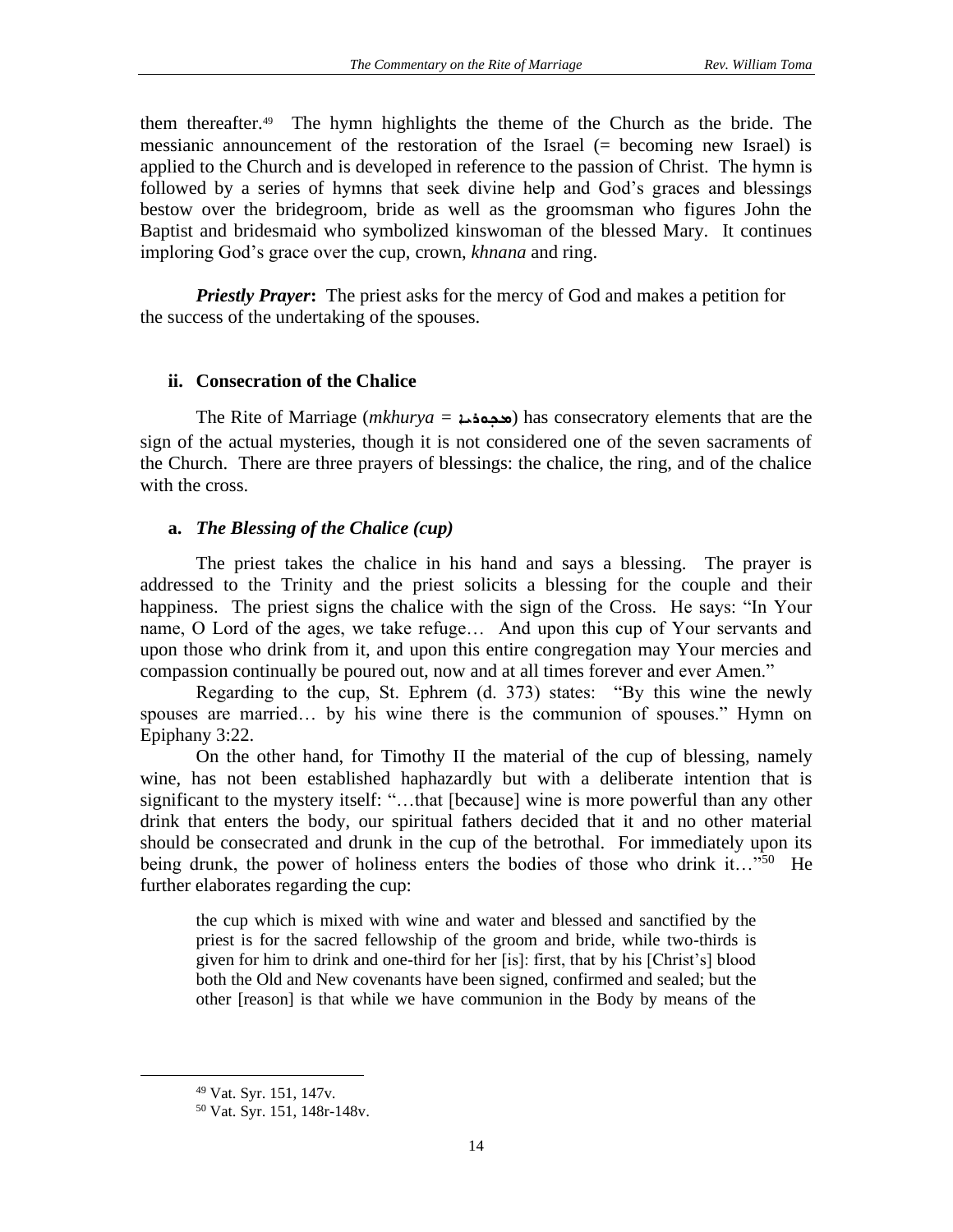partaking of that precious Blood, we become united to Christ and become one body with him...<sup>51</sup>

Timothy looks to the Scripture to underline the significance of the wine in the rite of marriage. He correlates the use of wine in a marriage ceremony to the blood sacrifice in the Scripture. After sin, there is no communion without sacrifice—without shedding of blood; it is a common Biblical theme that we see throughout the Bible (Gen. 12; Ex 28: 3-9; Sam 7: 12-16; Rom 5: 9; Heb 10: 19).

The first covenant (Old Testament) involved animal sacrifice aimed to launch communion with God, though it was not perfect. While the second covenant (New Testament), is a perfect covenant, since it was accompanied by the perfect sacrifice, through the blood of Jesus Christ. We read the letter of St. Paul to the Romans "Since we have now been justified by His [Christ's] blood." Also we read the letter to the Hebrews 10: 19 "Therefore, brothers and sisters, since we have confidence to enter the Most Holy Place by the Blood of Jesus." Through which we become members of the Body of Christ, the Church, and when we are baptized into death and resurrection of Christ.

On the same token, Timothy indicates that the cup, which is sanctified by the priest and from which the bride and groom are made to communicate, signifies their fellowship and union as husband and wife that ought not to be dissolved since "what God has joined together, let no one separate" (Mark 10: 19).

### *The Blessing of the Ring*

The rings of the spouses are blessed with a payer which is addressed to Christ, the true Bridegroom. The prayer for the blessing of the rings conveys the benevolence and mercy shown by God to the faithful in the history of salvation. A series of types of betrothal, from the Old Testament, is seen in the prayer of blessing the ring. The ring is the sign of recognition of Tamar by Juda, and that of the authority of Joseph in Egypt. It is a sign through which the Church was betrothed to Christ, like Sara, Rebecca and Rachel, is betrothed to the heavenly Bridegroom and the sign of priesthood and kingship, and the instrument of betrothal. The ritual underlines the fact that the true protagonists of the nuptial liturgy are Christ and the Church. Christ, the bridegroom, showed his fidelity to the Church, his bride, through a ring.

The question might be asked, why does the prayer over the ring mentions so many personalities of Bible history? For Meyendorff, the recalling of many biblical personalities indicates in the fact that:

Marriage implies faithfulness, and the Biblical personalities and episodes enumerated in the prayers affirm the first and foremost truth: that God remains faithful to His people in spite of all historical vicissitudes and humans sins, as long as man has faith in God. The genealogy of Christ, going back to Abraham as reported by St. Matthew (1: 1-16), or to Adam, as we find it in St. Luke (3: 23- 38), witness to the fact that the chain of generations was leading to a goal: the

<sup>51</sup> Vat. Syr. 151, 147v.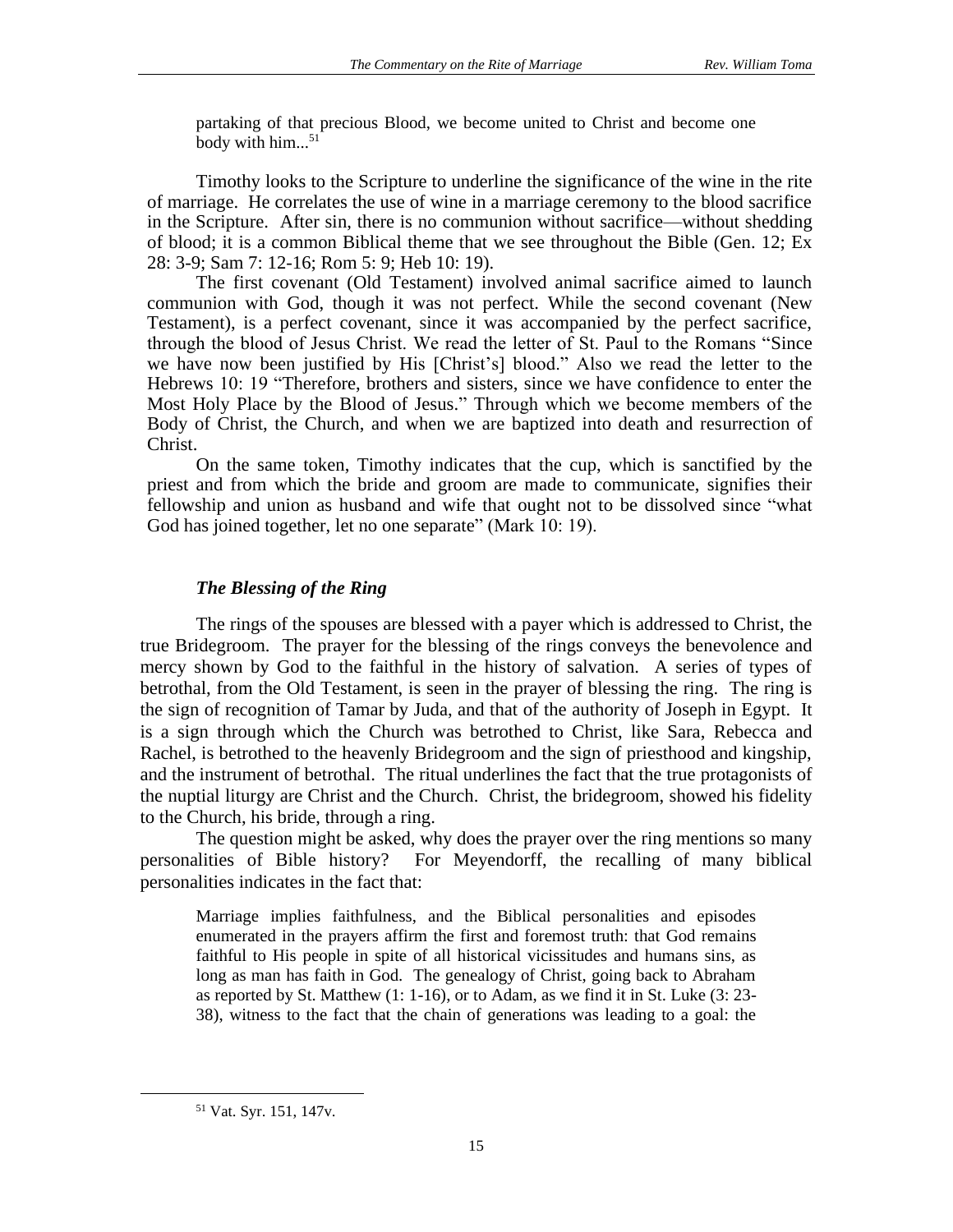coming of Christ, the Messiah; that, in the framework of God's plan for mankind's history human fertility was a means for bringing man back to God.<sup>52</sup>

The ring has been a symbol of faithfulness from the earliest of *biblical* times. It is the sign of covenant between the spouses. This alludes to the covenant of God with Israel where the bridegroom took the initiative. *It is the symbol of the bond of love and peace that unites the spouses and accomplishes the truth of the promise of the spouses*. The priest blesses the rings with the sign of the Cross; then, the sign of the Cross is made over the chalice with the rings and the rings are put into the chalice.

The ring is also an indispensable component of the marriage rite. Timothy paraphrases the priestly prayer over the ring, and equally recalls biblical events, where by a ring the betrothals of Old Testament patriarchs were sealed; God's complete grace and unconditioned love were realized, and the restoration of mankind to Gods' sonship was fulfilled.

… for by it the truth of the promises is completed, whatever and to whomever they may be. By [the ring] the kings fulfill the promises of those who fear to enter the jurisdiction of their kingdom and sealed their mandate. And by it those of ancient times realized their opinions. For Eliezer, the servant of Abraham, the father, carried the ring to the house of Laban, son of Bethuel, by which [Eliezer] betrothed Rebecca to Isaac, son of the promise (Gen 24); By it (the ring) the promise of Judah toward Tamar was fulfilled and by it the promise of king Pharaoh to Joseph was completed when he made him to be a ruler over the Egyptians. By the ring, it was said that King Solomon betrothed the queen of the South (Sheba)<sup>53</sup>. By it (the ring) the legions [of the evils] are confined; by it Daniel was honored in the land of Babylonians (Dan 6: 17). And by the ring which was put for the prodigal son was confirmed once by faith and by [conferring] the power of sonship and turning back [to father's house], and he received the pledge of future life. (Luke 15: 11-32).<sup>54</sup>

Thus for Timothy, the ring in the wedding ceremony is the sign of authority, connection, and restores a marriage relationship between God and man.

The ring, blessed by the priest, is like a seal or a signature in modern times. The ring is the symbol of truth; the truth of Christ with the people.<sup>55</sup>

### *b. The Blessing of the Chalice with the Cross*

The Cross is one of the necessary elements for the confection of the marriage rite. The priest recites a prayer for the blessing over the Cross. The prayers indicates the stereological and cosmic meaning of Cross. It chases away the demons, does miracles, saves the Church, and symbolizes the hands that Moses raised on the mountain top. The

<sup>52</sup> MEYENDORFF, *Marriage*, 36.

<sup>&</sup>lt;sup>53</sup> 1 Kings 10: 1-13. Sheba was probably a city of Arabia, situated to the south of Judea. Compare the notes at [Isaiah 60:6.](http://bible.cc/isaiah/60-6.htm) Read Matt 12: 42.<br> $54$  Met Sur 151, 149y 140r

Vat. Syr. 151, 148v-149r.

<sup>55</sup> BADGER, *Nestorians Rituals*, vol. 2, p. 251; J. G. van OVERSTRAETEN, "Les Liturgies nuptiales des eglises del langue syriaque et le mystere de l'elglise-epouse," *Parole de l'Orient* 8 (1977- 1978), 304.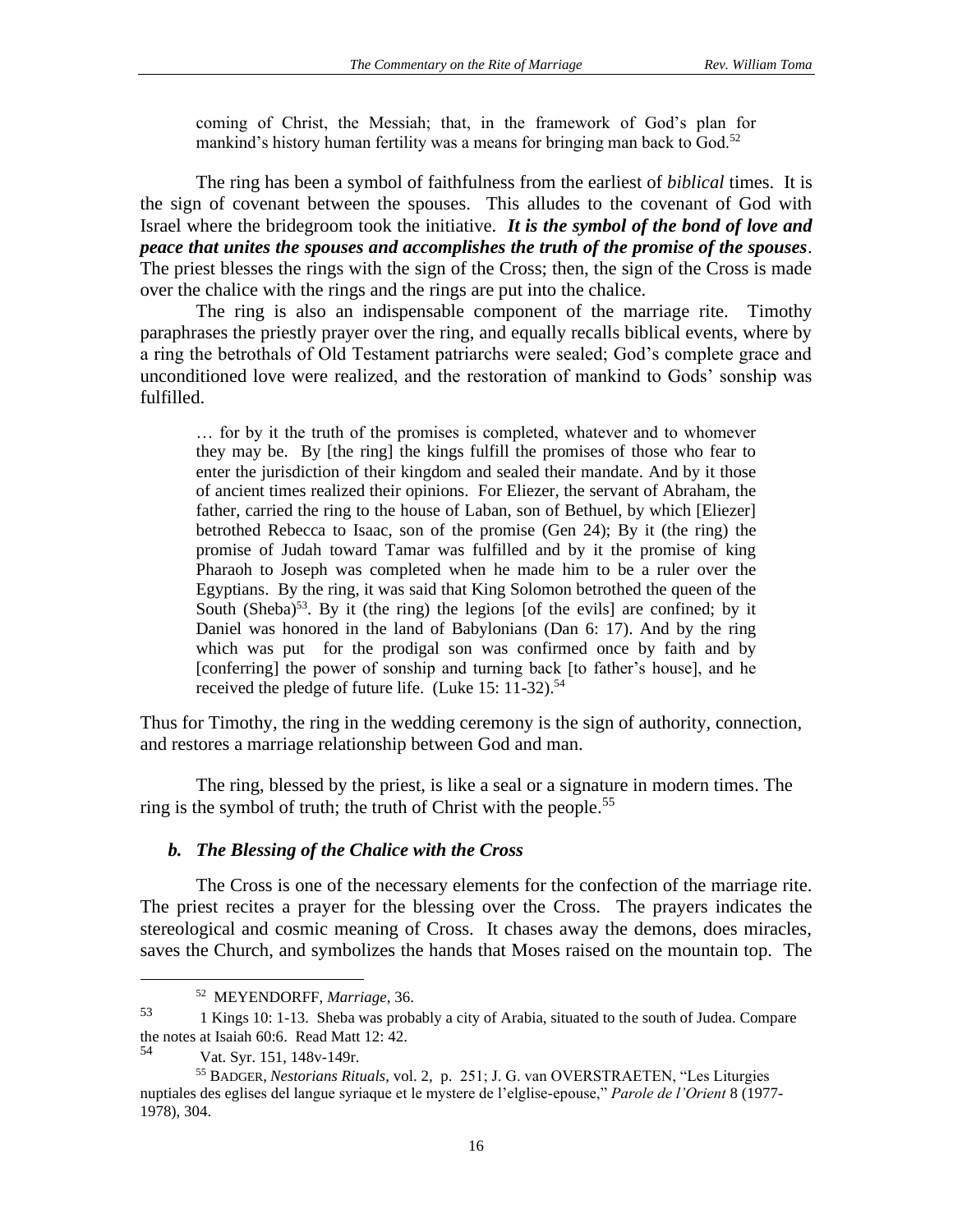Cross is a sign of passion, resurrection and victory. Through the Cross, the Church is saved and betrothed to Christ. It bears witness to the pledge of the spouses and the sanctifier. The priest blesses the chalice with the sign of the Cross and puts the cross into the chalice.

Timothy affirms that "the holy cross is the pledge that bestows the heavenly blessings of the Kingdom. It is placed in the cup as a living witness, that by its holiness it may complete the intention at hand, and to be a sponsor of these things which are required, so that they may be completed well."<sup>56</sup>

## **c.** *The Benediction of Hnānā*

The *hnānā* is a compound of oil, dust and water mixed with the relics of saints or with earth form holy places. It is used mainly in the rite of marriage and it was used for those who were sick. It symbolizes the mercy of God towards them. It is also considered as one of the elements in the completion of the rite, for by it the cup is signed. Timothy states that in signing of the cup with the holy earth, we are reminded that "God has worked all things towards us in mercy and compassion."<sup>57</sup>

The priest recites the blessing of *hnānā,* in which the prayer is addressed to God Almighty, by whom the woman is betrothed to man. The same significance can be noticed in the declaratory formula of the priest signing the forehead of the groom and bride with what is in the chalice.

# **iii. Receiving the Chalice**

The following ritual refers to the consignation and commixture as in the Eucharistic celebration but does not mention the fruits contained in the chalice. The priest says: "This cup of espousal of our friends is separated and sanctified and perfected and fulfilled and mingled and sealed by the mediation of the glorious Simonic priesthood and the Solomonic ring and the Lordly Cross and the *hnānā* from the shrines of the saints, in the Name of the Father and Son and the Holy Spirit forever: Amen."

We are at the culmination of the rite of betrothal. The communion of the couple follows. First, the priest recites the Pauline salutation: "The grace of our Lord Jesus Christ, and the love of God the Father, and the fellowship of the Holy Spirit be with all of us, now and at all times and forever and ever, Amen." He signs the chalice in the form of the cross.

In some old manuscripts the priest signs the forehead of the groom with the chalice that he carries stating: "By the adorable name of the glorious Trinity, the bride is betrothed to this bridegroom and is crowned in the name of the Father, and of the Son and of the Holy Spirit, forever." This is a declaratory formula carrying juridical force before the assembly and the Church. The priest then gives the chalice to the groom, who drinks two thirds of it. The priest likewise blesses the groomsman on the forehead, saying: "Let your groomsman be type of John the Baptist" (Jn 3: 29).

Then the priest traditionally gives the chalice to the deacon, who takes it to the bride and blesses her therewith. The bride drinks what is left in the chalice (one third),

<sup>56</sup> Vat. Syr. 151, 148v.

<sup>57</sup> Vat. Syr. 151, 149r-149v.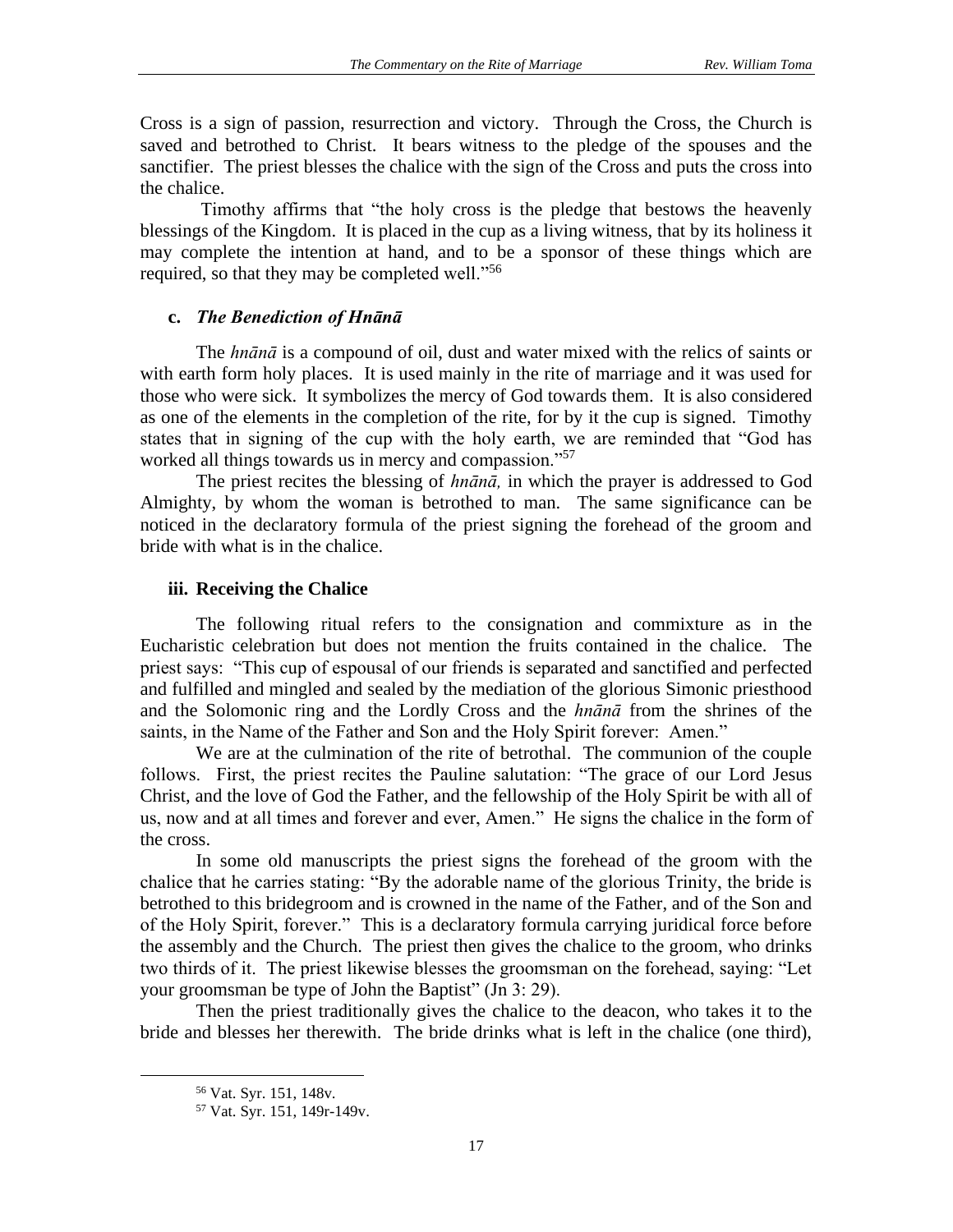and the deacon signs the bridesmaid on the forehead. No one except the couple should drink from this chalice, and those who act contrary will be excommunicated. Drinking from the same chalice implies the love and concord of the spouse.<sup>58</sup>

The drinking from the consecrated cup mixed with wine and water and *hanana,*  by the spouses, is an analogue to the communion in the Eucharist. By eating the Body and drinking the Blood of Christ, in the Eucharist, we become united to the person of Christ. "Whoever eats my flesh and drinks my blood remains in me and I in him" (Jn 6:56). The communion of the spouses from the cup of blessing formulates the spouses to become one body. As does the Eucharist with communion, in which we become one body in Christ. Timothy further asserts on the significance of drinking from the cup of blessing by the spouses:

[...] gives them to acquire oneness by the divine power which is in it, along with a pure and holy union. And because the groom is the head of the bride and she is taken from him, and he was created first then she, the law permits him to [to receive] two thirds according to the portion of his inheritance and she [to receive] one third.<sup>59</sup>

We may assert that in the rite of 'communion' the analogy is clearly established between the Eucharistic communion and marriage communion where the partners only drink from the one chalice; and as we know both Eucharistic communion and marital union are expressed with the same Syriac term that is *shawtaputha* (communion).

In some traditions, the chalice is broken after it has been drunk by the spouses. The scholars differ on this point. With regard to the same ceremony followed in the Byzantine Church, De Meester says that is symbolic of the consent union of the spouses. He writes:

Drinking from the same chalice signifies the perfect communion of life and the indissoluble union of the marriage bond. The breaking of the glass serves to symbolize and to remind the spouses of their conjugal fidelity; it is not permitted to others to break that which God rendered one body.<sup>60</sup>

It worth noting it that this custom is found also in the Jewish marriage ceremony in which the couple drink from a single cup of wine and later that cup is smashed under foot. This custom signifies as indicative of the indissoluble unity of the spouses.  $61$ 

After the rite of communion, the ritual of exchange of the rings between the spouses takes place. The exchange of the rings gives expression to the fact that in marriage the spouses will constantly be complementing each other. Each will be enriched by the union. The exchange of rings represents a pledge to share and exchange both their physical and spiritual goods, a pledge of eternal love and devotion.However, in the early East Syrian marriage rite, the exchange of rings did not exist. Previously, the groom would give the bride a ring as a sign of his love and fidelity.

<sup>58</sup> BADGER, *Nestorians Rituals*, vol. 2, p. 274.

<sup>59</sup> Vat. Syr. 151, 148r.

<sup>60</sup> DE MEESTER, *Studi sui sacramenti amministrati second il rito bizantino*, Roma 1947, p. 280.

<sup>61</sup> VELLIAN, "Marriage Customs of the Knanites*,*" *Christian Orient* 9 (1988), p. 37; cf. EDAKALATHUR, *The Theology of Marriage in the East Syrian Tradition*, Rome 1994, p. 160.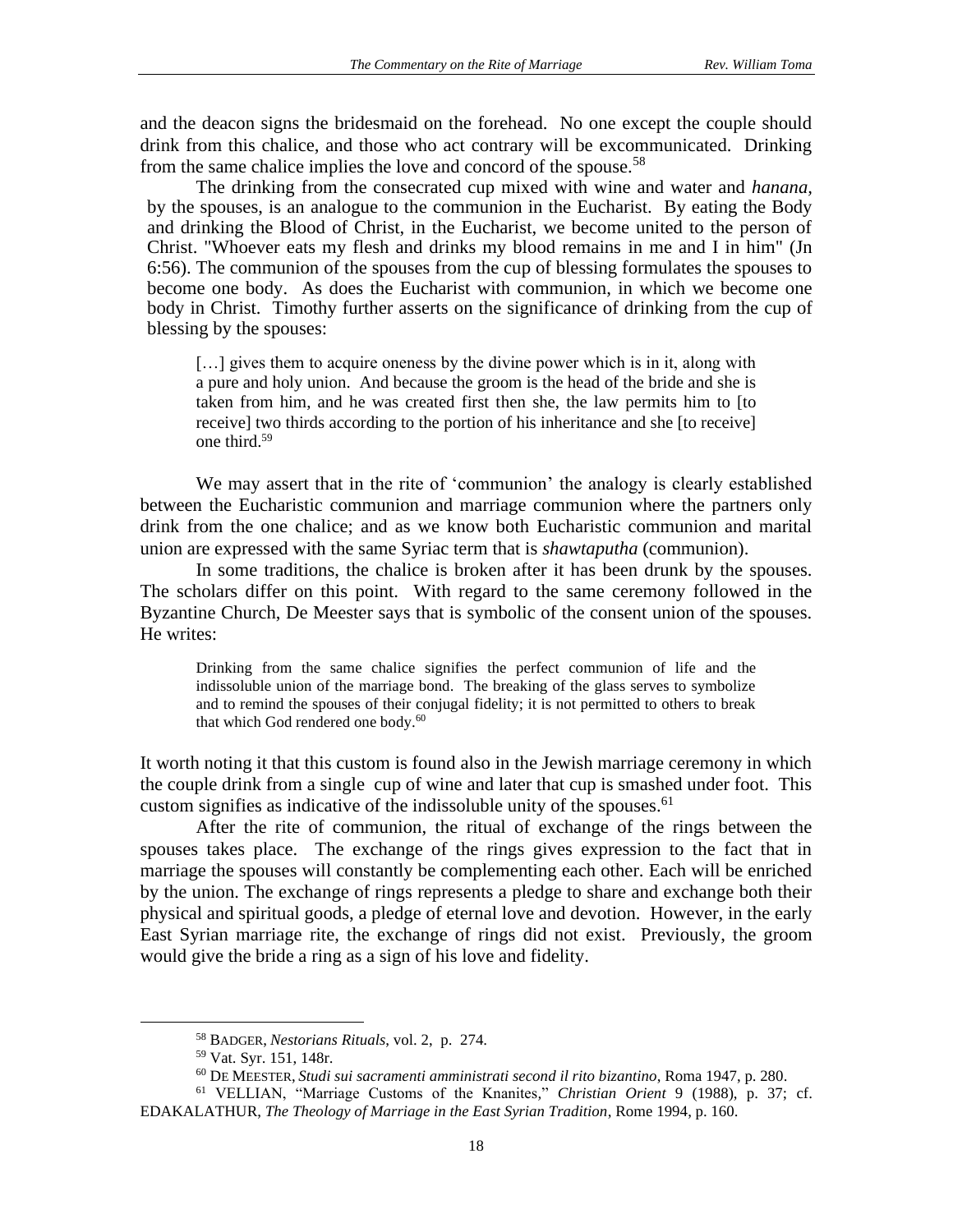### **B. The Liturgy of Crowning**

The use of crowns in the marriage rite is primarily a survival of pagan rituals. Tertullian ( $2<sup>nd</sup>$  century) prohibits the use of crown since it is a pagan ritual. However, the rite of marriage gradually modified and developed in the course of time and in fact the Church implemented the use of crown since it has biblical traces.<sup>62</sup> For St. Paul crown is the symbol of victory in athletic completion. He said: "Do you not know that in a race all the runners run, but only one gets the prize? Run in such a way as to get the prize. Everyone who competes in the games goes into strict training. They do it to get a crown that will not last, but we do it to get a crown that will last forever" (1Cor 9: 4-25).

The ritual of crowning demonstrates an eschatological dimension of the vocation of marriage. This notion is found in the Old Testament The Prophet Isaiah (28:5) prophesies that in the Day of the Lord, "the Lord Almighty will be a glorious Crown, a beautiful wreath for the remnant of His people." Likewise, the wisdom of the book of Proverbs (12:4a) has it that "a wife of noble character is her husband's crown". In the New Testament, the crown is an eternal and divine reward for the righteous persons; hence, it is the sign of victory, joy and glory. St. Paul in his Second letter to Timothy (4:8) speaks of the Crown of Righteousness to be awarded to all who long for the appearance of the Lord, "now there is in store for me the Crown of Righteousness, which the Lord, the Righteous Judge, will award to me on that day –and not only to me, but also to all who have longed for His appearing." St. Peter in his First Catholic Epistle (5:4) states that, "when the Chief Shepherd appears, you will receive the Crown of Glory that will never fade away." While for John Chrysostom (d. 407), the crown is the symbol of victory over unregulated sexuality (*Homily* 9 on 1 Tim*.*)

The Syriac fathers considered the crowing as a sign of glory and joy. The placing of the crown refers to Psalm 21:3-4 "For you meet him with rich blessings; you set a crown of fine gold on his head. He asked you for life; you gave it to him length of days forever and ever." Traditionally, the crowns were used to be made of flowers, they are symbol of immortality and fecundity as it is expressed in the prayer of their consecration. This prayer echoes Ephrem's description of 'Bride adorned' at her wedding feast. She was betrothed to Christ and sat at the King's palace and attired with ornament and adorned with flower of glory. He states:

The King's Son, when he saw her wickedness, came and betrothed to himself the Church of Gentiles, whose love and trueness he had tested. He made her one with himself and himself with her, that there might be no separation. See, she sits in the King's palace, dressed in the ornaments of the King. The month of Nisan serves her, arrayed and adorned with flowers Glory to thee, Lord of Nissan.<sup>63</sup>

<sup>62</sup> MEYENDORFF, *Marriage*, 37.

<sup>63</sup> *Hymn on Faith*, 14, 6 (CSCO 154, Syr. 73, p. 62). The marriage of Christ and his church is more frequent theme in St. Ephrem's writings. He narrates that God delivered his bride from Egypt and espoused her at Sinai; but she committed adultery by worshiping false gods (*Hymn on Faith* 14, 6). Therefore God divorced her and chose her daughter, which is a post exilic Synagogue, instead and promised her to make her bride if she were faithful. The daughter came out with joy to meet her Spouse in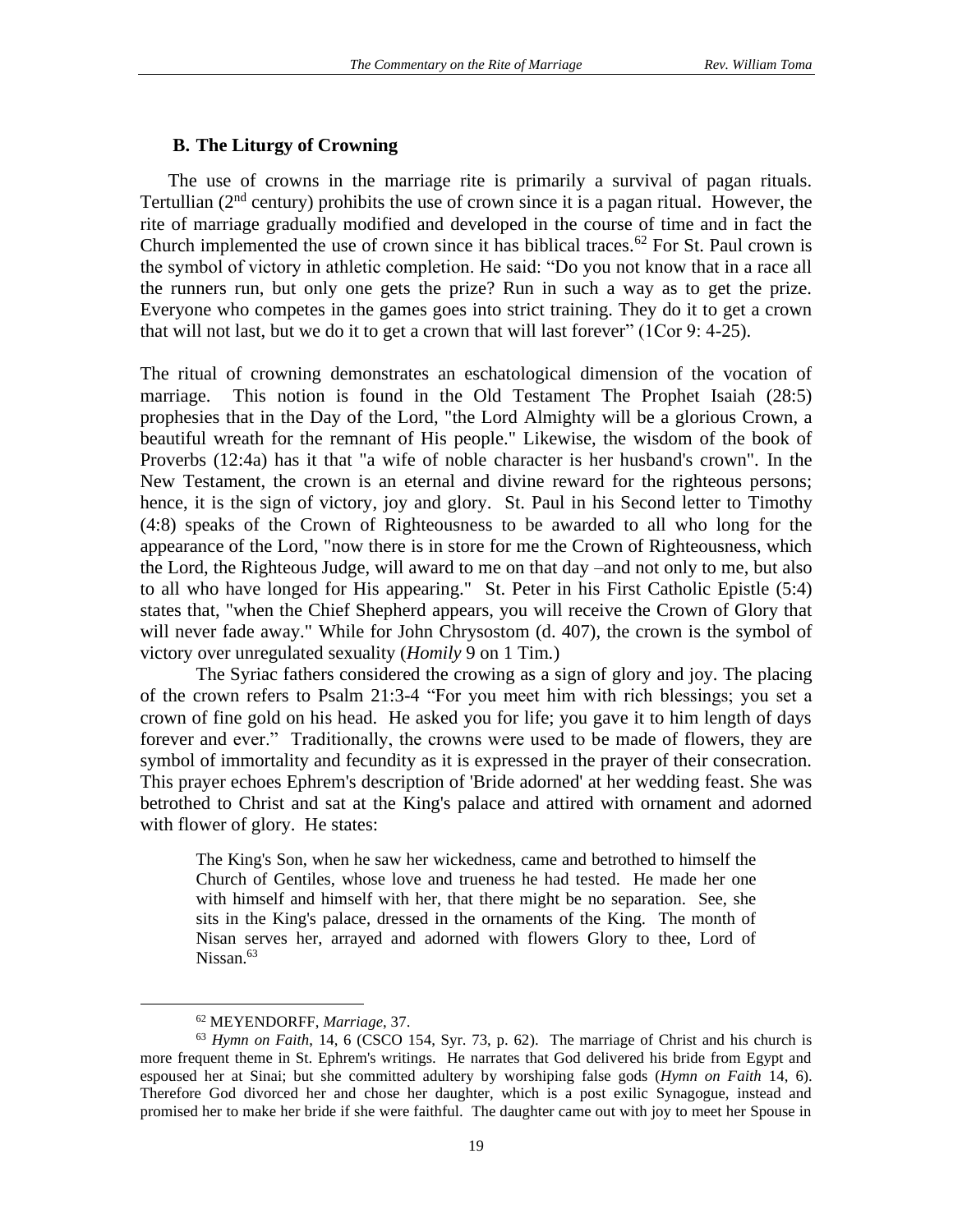Ephrem links the traditional nuptial imagery with the meaning of crowing. He meditates on the importance of the word *kaltha* 'Bride' in his hymns on Schechem (<del>ح</del>جِمة)<sup>64</sup> who is a personified symbol of the Church of Gentiles in favor of Church of Zion was rejected. He says: "Blessed art thou, Bride and crowned one to whom came the Bridegroom whom Zion hated."

The priest recites this prayer over the crowns and prays for the blessing and protection of the spouses. He recites: "*May God, who crowned heaven with stars and the earth with flowers and established all that He created in His commandment, by His blessing adorn your head with temporal crowns, and may He make you worthy to be crowned with imperishable crowns. And may He guard your lives graciously and increase tranquility and peace with you.*" Spouses' crown being a symbol that alludes to the eschatological joy, glory, peace, tranquility and immortality, which the bride of Christ, the Church, will be granted in the heavenly kingdom.

In the East Syrian Rite, while the hymn of crowing is recited the priest places the crown over the groom and bride without reciting any formula or particular prayer. While in the Byzantine Rite of Crowning, the priest will first place a crown on the groom's head and says: "The servant of God, <*groom's name*>, is crowned unto the handmaiden of God, <*bride's name*>, in the name of the Father, and of the Son, and of the Holy Spirit. Amen. And then the priest will place a crown on the bride's head, and recites: "The handmaiden of God, <*bride's name*>, is crowned unto the servant of God, <*groom's name*>, in the name of the Father, and of the Son, and of the Holy Spirit. Amen."

The following hymn is recited while placing the crown over the groom and bride: *"Confess, O Church the queen, the Son of the King who espouses you and brings you to His bed chamber and gives you a dowry, the Blood which He shed for you from His side, and clothes you with a robe of brilliant light which is unceasing* (Isaiha 61: 10)*, and places on your head a beautiful and glorious crown of praise…"* In Syriac tradition, the Church is the bride of Christ betrothed at the River Jordan but betrothed to the Lord on the Cross and gave her dowry, where the blood and water flowed from the pierced side of Christ (Jn 19: 34) representing the sacraments of the Eucharist and Baptism respectively, and thereby inaugurating the era of the church.<sup>65</sup>

The hymn of crowning evokes not only to the marriage service but to other sacraments such as Eucharist and Baptism. Christ has become the source of sanctification in the Church, through sacraments of dispensation. Buchan comments that for Ephrem "The Eucharist as spiritual food which sacramentally mingles Christ's presence into Christians and the Church, Christ's Body given for 'our body' which was 'consumed' by death and caused it to 'burst.' and baptism as the process by which the sinners' soul is washed in Christ's Blood and re-clothed in a 'garment of light."<sup>66</sup>

Nisan and witnessed His miracles but she took offence at His mercy to sinners and rejected Him. Therefore He rejected her also, in Nisan, and stripped her of her ornaments and feasts.

 $64$  It was a Canaanite settlement located on the high road going from Jerusalem to the northern districts.

<sup>65</sup> S.J. BEGGIANI, "The Typological Approach of Syriac Sacramental Theology," *Theological Studies* 64, 555.

<sup>66</sup> T. Buchan,. *Blessed is He who has brought Adam from Sheol: Christ's Descent to the Dead in the Theology of Saint Ephrem the Syrian*, *Gorgias Dissertations in Early Christianity* 13, ECS 2, Piscataway, NJ 2004, 230. Ephrem states: "His body was newly mixed with our bodies, and His pure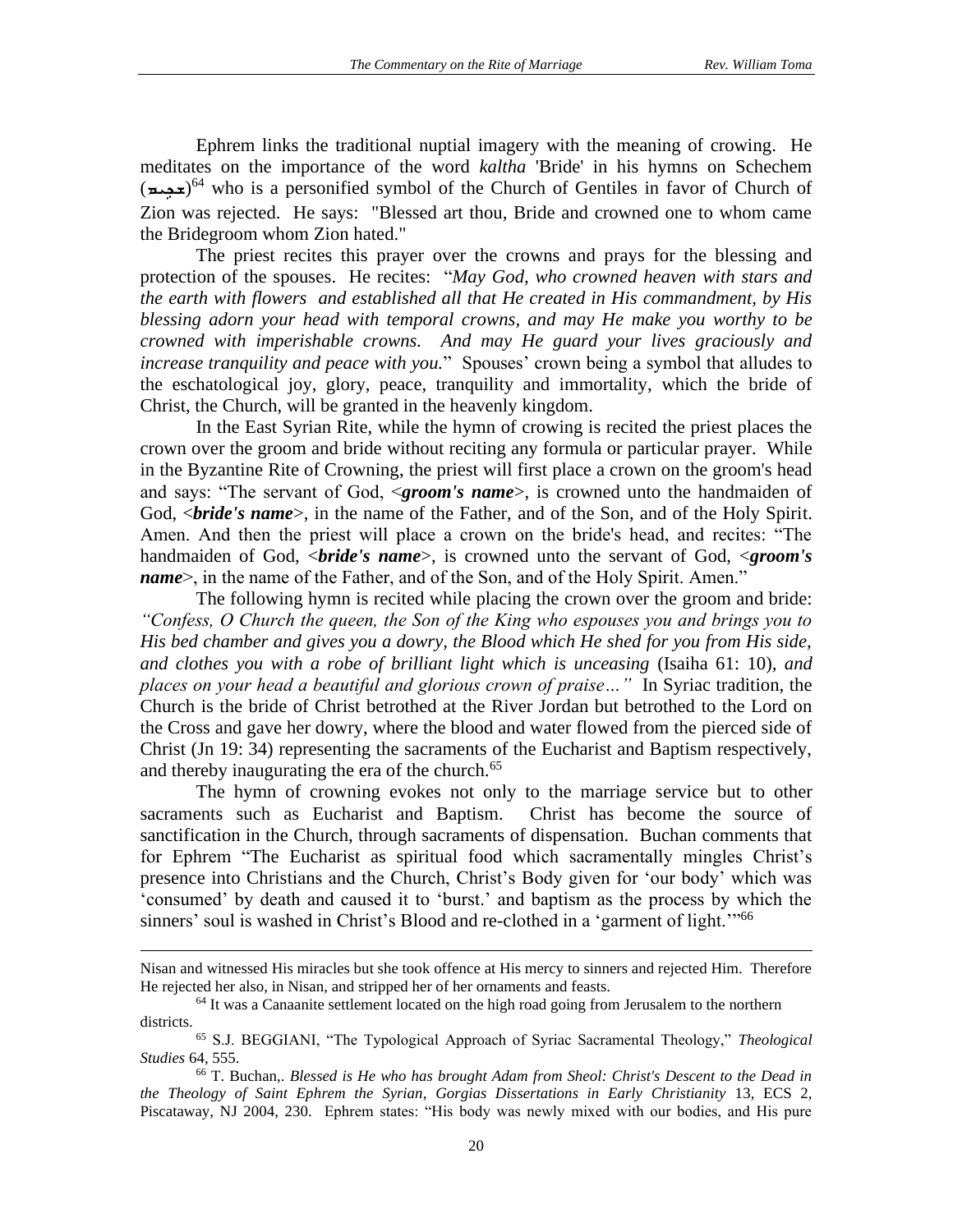For Ephrem, crown is the sign of glory; he comments on Isaiah 61: 10: James of Saroug indicates: "The Bridegrooms' side has been pierced, and from it the Bride has come forth, fulfilling the type provided by Adam and Eve. For from the beginning God knew and depicted Adam and Eve in the likeness of the image of his onlybegotten; He slept on the cross as Adam had slept his deep sleep, his side was pierced and from it there came forth the Daughter of light, water and blood as the image of divine children to be heirs to the Father who love his Only-begotten… The stillness of the sleep of death fell upon him on the cross and from him came forth the Mother who gives birth to all spiritual beings."<sup>67</sup>

For Ephrem, crown is the sign of glory; he comments on Isaiah 61: 10:

That is, the robe of glory of Baptism, for that is in truth the garment of salvation and the shining robe of glory. And he has made me like a glorious bridegroom, by absolution, and like a bride adorned. The Bride is the Church which is adorned with the beauty of all nations.<sup>68</sup>

After post-baptismal anointing, the priest recites a prayer of the crown: "*Glory to Your name, adoration to your dominion which you prepared for your servants by the holy orders of your gratis. You filled them with your grace so they would be sincere worshipers – for your honor. O Lord of all….*" It reveals the sign of joy and glory of the baptized person. It is given because they have to live then as a pure temple for the honor of the Lord. This prayer recalls the verses of St. Paul where he compares the Christian life to a race where the winner will be awarded with the crown (1 Cor 9: 24-26; Gal 2:2; 2 Tim 4: 7-8). In the Old Testament, we find various references to the crown as a sign of kingship, glory and victory (Is 28: 5; 62; Ps 21: 3). Ephrem states: "Your vesture is shining and goodly your crowns, which the Fristborn has bound for your, by the priest's hand this day."<sup>69</sup> He adds "Crowns that fade not away, are set on your hands, hymns of praise hourly, let your mouths sing."<sup>70</sup>

The theme of crowning also evokes martyrdom. It also symbolizes an allocation in the Kingship of Christ, the same allocation which martyrs (*klīlā d-sahdūtā*) have, by their heroic and total decree to His Love and Resurrection.<sup>71</sup> As the epistle of James declares, "Blessed is the man who perseveres under trial, because when he has stood the test, he will receive the Crown of Life that God has promised to those who love Him*.*" (James 1: 12). The Church prays for the happiness and prosperity over the spouses but through the crowns that are placed on their heads, they are reminded of the condition of suffering and self-giving. The Bible tells us that we came to know the meaning of "love"

139. 283.

 $70$  Ibid.

blood has been poured into our veins, and His voice into our ears, and His brightness into our eyes. All of Him has been mixed into all of us by His compassion, and since He loves His church very much, He did not give her the manna of her rival. He had living bread for her to eat. All of Him has been mixed into all of us by His compassion." EPHREM, *Hymn on the Nativity*, 21: 19. See K. McVey, *Ehphrem the Syrian: Hymns*, New York 1989, 177.

<sup>67</sup> S. Brock, "The Mysteries Hidden m the Side of Christ", *Sobornost* 7, 6 (1978), 463.

<sup>68</sup> Vat. Syr. 501, fol. 45a; Syr. Borg. 82, fol. 12; see MURRAY, *Symbols of Church and Kingdom*,

<sup>69</sup> *Hymn on Epiphany* 13, 5, CSCO 186, Syr. 82, 189; A.E. JOHNSTON, *Hymns on Epiphany*, p.

<sup>71</sup> MEYENDORFF, *Marriage*, p. 123.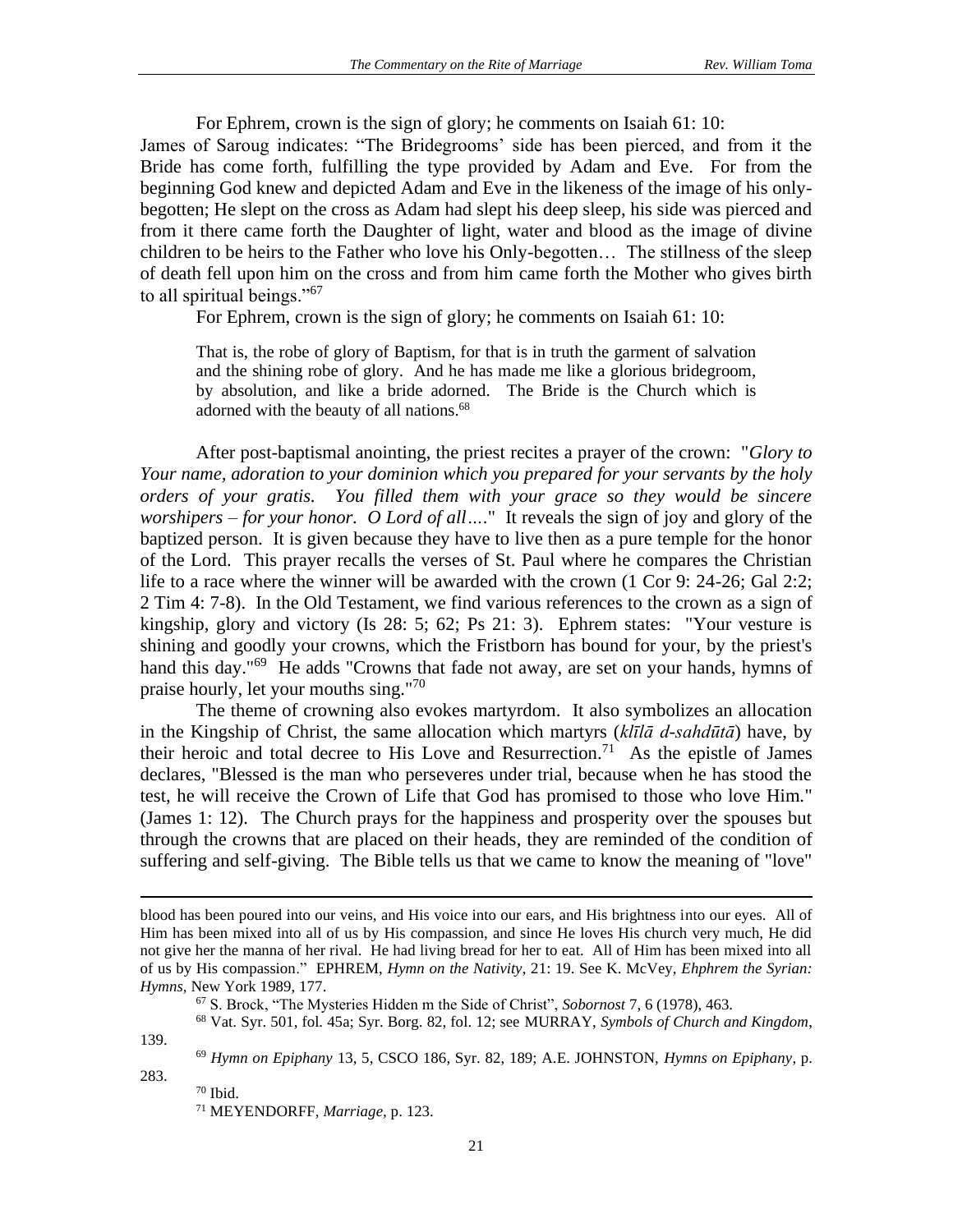when God sent His Son, Jesus Christ, to give Himself as an offering for our sins. Christ loves us so much that He died on the cross to save us. Thus, the essence of love is selfgiving. We give ourselves away for the other person, even if it means (and especially when it means) sacrifice and suffering for us. The greatest symbol of love is not the heart; it is the crucifix. The vocation of marriage is a participation in the Self-Sacrificing and Life-Creating Love, Passion, and Resurrection of the Christ.

#### **C. The Concluding Part of the Rite of Marriage**

*Prayer of Praising (Teshbukhta)***:** It is a hymn of praise which is prayed so that the spouses are blessed by the blessing with which Abraham, Sarah, Isaac and Rebecca were blessed.

*Litany (Nqum Shapir)***:** It is a diaconal prayer in the form of supplication and petition (*ba'utha*). In this litanical prayer, the principal theological theme of Christian marriage as an image of the relation between Christ and the Church are reflected.

*Trisagion* **(***Qadisha Alaha =* "*Holy God, Holy Might One, Holy Immortal One, have mercy on us.*" Trisagion is a Greek term, which literally means thrice holy (triple acclamation). Trisagion reflects the biblical hymn of Isaiah 6:3, and has become a common feature in various liturgical offices of East Syrian rite. The oldest reference to the prayer of *Trisagion* is of the Council of Chalcedon (451), in which the bishops from the "Orient" chanted it.<sup>72</sup> It is believed that Mar Aba  $(540-552)^{73}$  brought the prayer of Trisagion when he visited Constantinople.<sup>74</sup> It gradually came to be accepted in the Persian Church by the time of Isho'yahb I of Arzon (582-595) who is considered to be the first who mentioned it in his tractate.<sup>75</sup> We may presume that Trisagion was incorporated in the East Syrian rite between the time of Mar Aba I and Isho'yahb in the sixth century.<sup>76</sup> The main purpose of Trisagion is to close the Rite of Marriage as well as the morning and evening cathedral offices. On the other hand, it serves as a spiritual preparation for the Liturgy of the Word in the Eucharistic and Baptismal celebrations.

Trisagion can be divided into two parts: an acclamation (*Holy God, Holy Almighty*) and supplication (*have mercy on us*). It addresses the Divine nature and expresses His nature in His positive (*holy and mighty*) and negative (*immortal*) attributes. The Assyrian fathers such as Qatraya, Bar Lipeh, Bar Zo'bi and Abidisho'

<sup>72</sup> E. SCHWARTIZ, J. STRAUB (eds.) *Acta Conciliorum Oecumenicorum*, vol. 1:1, 195/vol 3:1, p. 259.

 $73$  It is worth mentioning that Mar Aba Mar aba also introduces the first part of litany named Ba'utha (*petition*) that is recited for short intentions with the response '*have mercy on us.*' As well as, the last part, or the *Angelus Pacis*, which begins for asking the protection of the angle of peace and of mercy and then continues praying for peace, love, forgiveness of sins and God's mercy. It is recited while the people stand up and respond 'to you O Lord' and the people reply 'from you O Lord.'

<sup>74</sup> S. JAMMO, "L'office du soir chaldéen au temps de Gabriel Qatraya," OS 12 (1967), p. 208- 209.

<sup>&</sup>lt;sup>75</sup> G. FURLANI, "Il Trattato di Yešo'yahb d'Arzon sul TPI∑ATION," *Rivista degli Studi orientali* 7 (1917) 687-715.

<sup>76</sup> S.H. JAMMO, *La structure de la messe chaldéenne du début jusqu'à l'anaphore: étude historique* (OCA 207) Rome 1979, p. 93.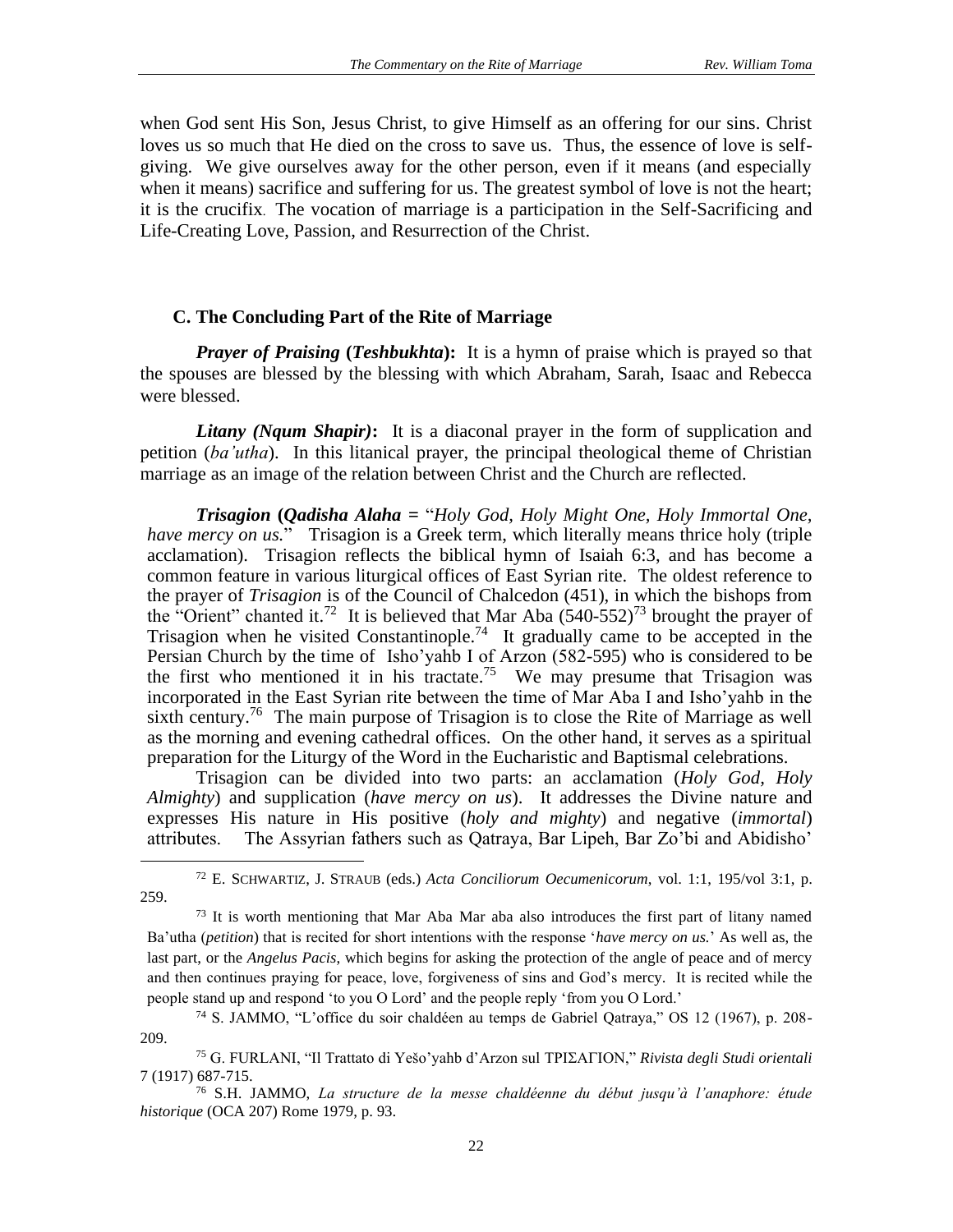consider Trisagion a Trinitarian hymn, as it appears from the prayer that follows it, in the Eucharistic celebration, (*You who are holy, glorious, mighty, and immortal, who dwell in the saints and whose will has been satisfied, turn, O my Lord, and pity and have mercy upon us, as you are accustomed to do at every hour, O Lord of all, Father, Son, and Holy Spirit forever.*). However, Timothy II gives a Christological interpretation as the ministry of the angels who were constantly following Christ (Mk 4: 11; Lk 2:13-14; and Lk 22: 43-44). General speaking, Trisagion is addressed to the Trinity. While in the West Syrian and Alexandrian rites, it is an Christological prayer which is addressed to Christ.

### **D. The Reciting of Benedictions**

It proceeds with the rite of crowning and concludes with reciting the benediction over the spouses and final dismissal.

There are two priestly prayers imploring God's benediction and peace on the wedding party and glorifying God in His deeds and mysteries. We have special formula for the blessing of the groom and bride, groomsman and bridesmaid, and assembly.

*The Benediction of the Groom*: This prayer is attributed to St. Ephrem (4<sup>th</sup>) Century). The prayer asks God's blessing on the spouses, prays for success and holiness, fecundity and good offspring and above all for the protection of God. The priest approaches the groom and places his right hand on his head and blesses him with a prayer ending in a doxology. After every stanza the assembly answers: Amen.

*The Benediction of the Bride*: This prayer is also attributed to St. Ephrem. The priest, placing his right hand upon the head of the bride, blesses her. In the prayer he asks for the blessing of God upon the bride, her house, her health, and that she may have abundant offspring, like the happiness enjoyed by the women in the Bible. The concluding prayer is a *doxology*.

*The Benediction of the Groomsman:* The role of the groomsman is like that of John the Baptist (John 3:9). The priest asks for Divine protection and long life for the spouses.

*The Benediction of the Bridesmaid*: The role of bridesmaid is symbolized by holy women in the Old Testament such as Judith, Esher, Debora, etc. Also Martha and Mary, the servants of Jesus. The bridesmaid is obliged to give good example and assistance as a good companion to the bride.

*The Benediction of the Assembly (Huttama)*: At the conclusion, the priest prays over the couple and the assembly and makes the sign of the Cross. This prayer is seen in the rite: "Upon you, O glorious bridegroom and pleasant blossom, crowned with the crown of the heavenly bridegroom; and upon you, O fair bride, pure in virginity and adorned with the graces of the Church; and upon you, O honored groomsman, representing a type of John the Baptist; and upon you, O comely and honored bride's maid and upon all our congregation entirely, may there be an abundance of the compassion and mercies and blessings and grace of our worshipful God, now and at all times and forever and ever: Amen"

### **E. The Wedding Banquet**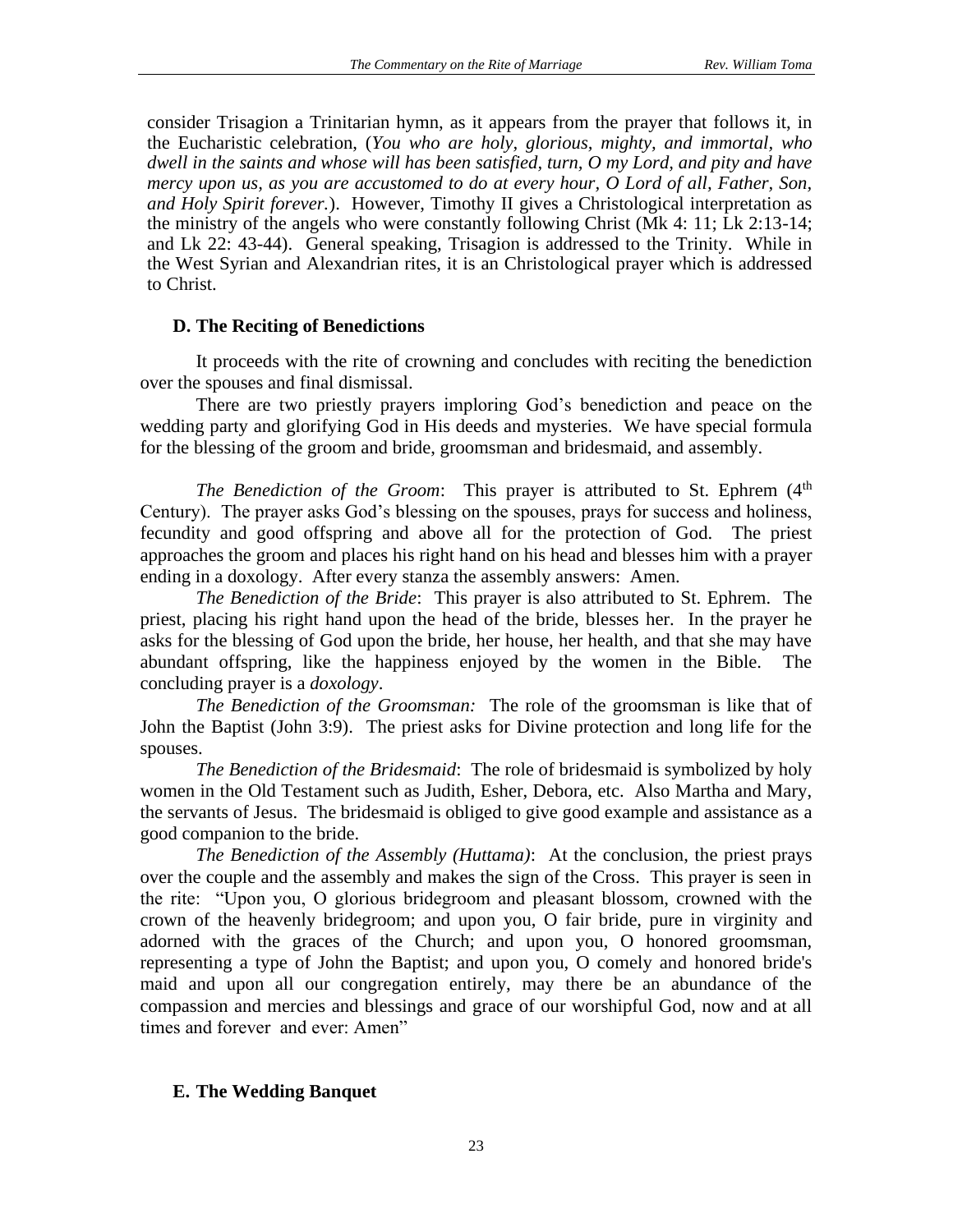The liturgical tradition symbolizes the earthly wedding banquet to that of glorious and delightful joy of heavenly banquet with the real bridegroom, Jesus Christ. The season of the Consecration of the Church describes in details the guests that are invited by the host and Bridegroom for the wedding banquet in order to share the joy and happiness of the bride and the bridegroom. According to St. Ephrem, undoubtedly it is reserved for Christ's bride "God has called me to his wedding feast, says the Church to the wedding guests I shall enter with him into the bride chamber."<sup>77</sup> Besides the bride there are many who are invited for the feast: "He [Christ] has invited the prophets, He has called all the Apostles, the teachers and the Shepherds for the day of the wedding feast."<sup>78</sup> Liturgical tradition mentions about other invited guests that are the angels and men, as well as all the generations together with the baptized and the children of the Church are the guests at the dinner: "And the heavenly choirs with the earthly he has called to her wedding feast, so that they may attend at her feast… He has invited and called all the generations to come and give their marriage gifts at the wedding feast of the Church, the bride of the King..."<sup>79</sup> The liturgical tradition stresses that nobody should come for the wedding feast without bringing the gift symbolizing their own life:

The priests came and set before her their ranks, and the prophets placed alongside their revelations, and the Apostles placed alongside their preaching, and the martyrs set before the blood of their neck and the heavenly hosts their 'Holy, Holy, Holy' and all the peoples their adorations.<sup>80</sup>

When all the invited guests have arrived and have presented their gifts to the bride and the Bridegroom, the dinner begins. The banquet which is served is very glorious and festive.<sup>81</sup> The liturgical texts describe the items which are served for the dinner. Mainly are manna, quails and flesh which take one back to the wonderful food or nourishment poured from heaven by God for his people during their wanderings in the desert. In the rite of marriage, the prayers speak about the drink served at the wedding banquet, which is the blood of the divine bridegroom. The liturgical tradition is very earnest and careful to describe even the minute details of the marriage, as in the case of the cooks. The cooks serving at the dinner table are heavenly beings: "The vigilantes on high were the cooks and they brought out manna and flesh and quail which were the food of her childhood."<sup>82</sup>

The festivity of the marriage banquet is doubled by the music during the dinner. The musician is nobody else, but David himself: "King David served at her banquet with his compositions of songs and with chants: 'All the glory of the daughter of the kings is from within, and her clothing is adorned in fine gold."<sup>83</sup> Thus in great festivity the bride enjoys the company of her bridegroom inseparably and eternally in the bridal chamber of the heavenly kingdom together with her children born of the Spirit.

<sup>77</sup> *Hudra* III, 586.

<sup>78</sup> Ibid, 611-612.

<sup>79</sup> Ibid, 611.

<sup>80</sup> Ibid, 612.

<sup>81</sup> Ibid., 585.

<sup>82</sup> Ibid, 612.

 $83$  Ibid.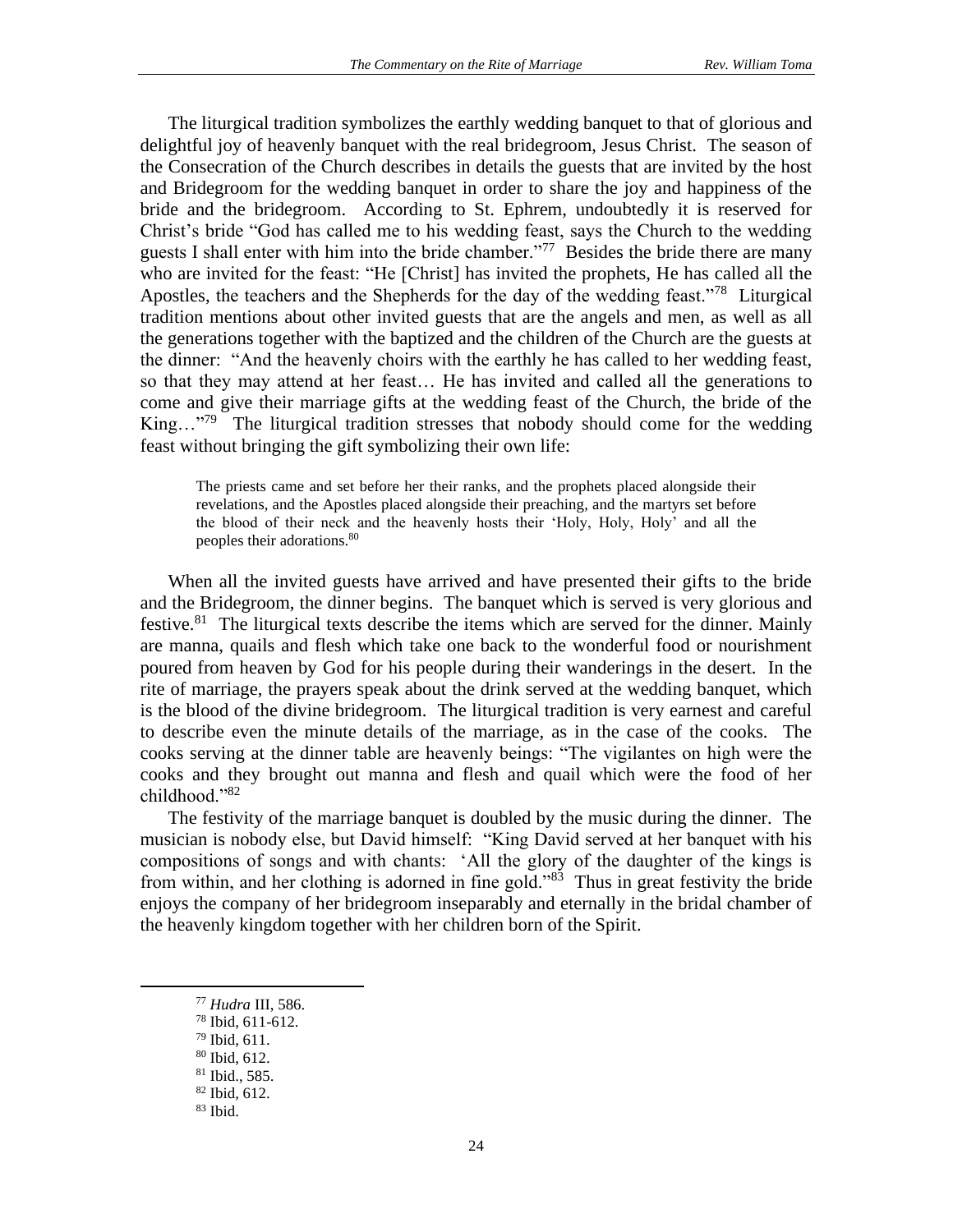Psuedo George of Arbela attested by Timothy II states that the wedding banquet can be celebrated for three days or seven days. The three days celebration signifies the mystery of the Trinity through which the resurrection is perfected. If the banquet is prepared for seven days, it typifies covenant and the eternal joy which will remain always and forever. Timothy quotes St. Ephrem: "the nuptial banquet of mortal bridegroom is three days and it would end while the wedding feast of the Church will last forever."<sup>84</sup>

For Syriac fathers the wedding banquet and the communion into which the bride and the bridegroom enter symbolize resurrection.<sup>85</sup> The priest places the spouses on the right and bridal friends on the left to signify the separation of the righteous on the right from the wicked on the left. Timothy quoting Gewargis word for word:

We prepare a wedding banquet along with guests and they bring forth prepared meals for it symbolizes the resurrection which would come to be with the help (intervention) of angels whom they separate the weed from the wheat. In like manner those who are gathered from everywhere that are worthy and zealous for the kingdom they will be gathered on the right side. The priest and deacons stand at the side of 'before' choir symbolize reign of our Lord [Jesus] Christ who sits [on the throne] and all the angels stands before him. The one who [priest] places the bridegroom and bride at his right side and groomsman and bridesmaid at his left side resembles the heavenly bridegroom who places the sheep at his right side and the goat at his left side.<sup>86</sup> (cf. Matt 13: 30, 39; 25: 32-34).

#### **F. The Bridal Chamber**

After the celebration of the nuptial banquet, traditionally the bride and groom will be lead to the bridal chamber that was promised by the groom to the bride; and it is considered the climax of the celebration.<sup>87</sup> The rite that is subsequent to the celebration of wedding is *the erection and the dismantling of the bridal chamber* (*beth gnona*).

#### **i. The Erection of Bridal Chamber**

The preparation of the *beth gnona* recalls us of the bridal canopy (c*huppah*) among Jews (Ps 19: 5; Heb 19: 6). In the Jewish time, Bridal chamber symbolizes the groom's home, and the bride's new domain. More specifically, the *chuppah* symbolizes the bridal chamber, where the marital act was consummated in ancient times.

This ceremony symbolizes the marriage between Christ and the Church; the bridal chamber is the spiritual and eternal one. It is a glorious and delightful dwelling place in heaven in which St. Ephrem calls it the bridal chamber of light.<sup>88</sup> An antiphon describes it as the one that was fashioned by the power of the Holy Spirit: "O glorious bridal chamber which the Holy Spirit has interwoven for you."<sup>89</sup> Bridal chamber is also meant for beseeching God's grace for fecundity.

<sup>84</sup> Vat. Syr. 151, 146v.

<sup>85</sup> George of Arbela (Pseudo), *Exposition of the Ecclesiastical Offices* (vol. II), 158/143.

<sup>86</sup> Vat Syr. 151, 145v.

<sup>87</sup> THECKANATH, *Bride of Christ*, 403.

<sup>88</sup> *Hudra*, 569.

<sup>89</sup> *Hudra* III, 612.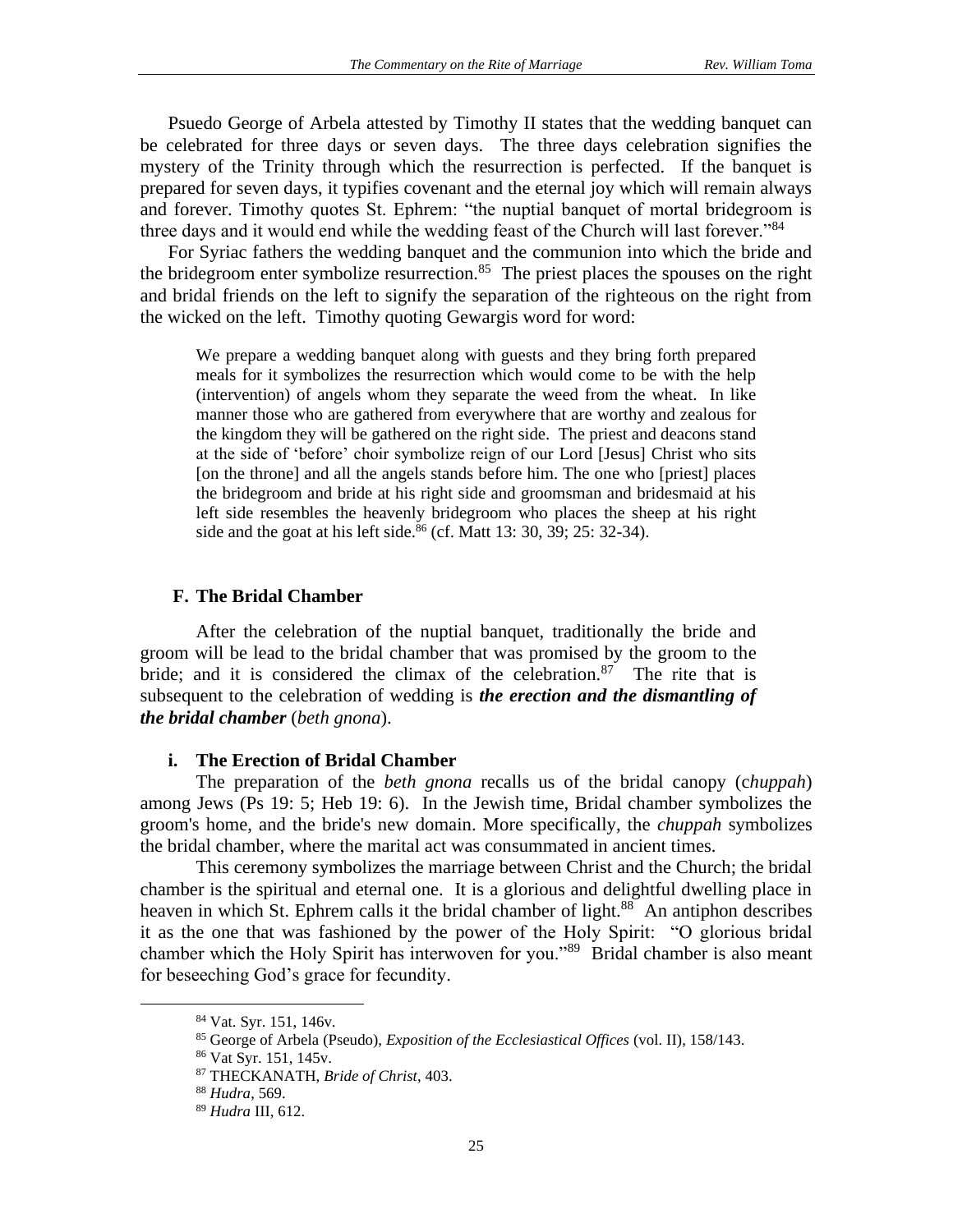Syriac fathers comments on the entrance of the spouses into the bridal chamber that symbolized the heavenly banquet that are prepared for the just. However, they make no reference to the ceremony of dismantling of the bridal chamber. It is worth noting it that both rituals are not in practice presently in the Assyrian Church of the East.

The erecting of bridal chamber is a custom that consists constructing of a wickerwork screen in the large family room to fence off the nuptial chamber. The service is usually conducted in the evening before the spouses retire for the night.<sup>90</sup>

The liturgical prayers portray the Church edifice as the temple of God and a bridal chamber on earth which is a prefiguration of the heavenly bridal chamber. The Church is also described as a bride that is awaiting the second coming of the bridegroom (Our Lord) when he will take her to the heavenly bridal chamber. We read the following hymn in the first Sunday of the Consecration of the Church: "O glorious Church, exult and rejoice in the true and real bridegroom, Jesus the King of Glory, who redeemed you from the yoke of error, and made you the spring of curing, and invited you to the bridal chamber of the Kingdom and to great blessings from the Word."<sup>91</sup>

However, the figure of the earthly Church as the bride of Christ is still limited because she is not yet to earn merits for heaven. However, the Church has absolute hope since Christ has promised her that that he would raise her when He comes in His Kingdom. Hence, the liturgical tradition describes the image of the Church as the bride of Christ is *already* realized and given the pledge for her children but *not yet* perfected. In the rite of marriage and the fourth Tuesday of the season of dedication of the Church, it is recited the following hymn: "O holy Church sing praise to your Bridegroom who has betrothed you and led you to His bedchamber, and has given out his mysteries as a pledge and pardon for your children. He has pardoned and sanctified you in his grace from the defilement of the demons."<sup>92</sup> When the Church will be led to the heavenly bridal chamber will be granted an eternal joy.  $93$ 

The rite commences with reciting of the Lord's Prayer and followed with priestly prayer where he prays for the indissoluble union of the couple. It proceeds with Psalm 121 with a refrain. Afterward, the priest recites a prayer and incenses the bridal chamber. An antiphon is changed for the benediction of the house and of the spouses. It beseeches the intercession of the St. Mary, Cross and the saints. The antiphon is followed with a priestly prayer seeks to benedicts the spouses and another three hymns are recited. The first one refers to Christ as the sun which is mentioned also in St. Eprhem's writings.<sup>94</sup> After priestly prayer Psalm 67 is recited with refrain where it asks for the blessing of bridal chamber. After the chanting of the hymn, the liturgy says "Here the bridal chamber is closed." It is followed with reciting of *Teshbukha* and priestly prayers for the intercession of the Virgin Mary and of the saints. Then follow the litany and *Trisagion*  reciting of the Lord's Prayer and concluded with two prayers and final benediction.

The blessing given to the spouses signifies the words of the King, to the righteous. No blessing is given to the bridal's friends as they do not enter into the Joy. Timothy

<sup>90</sup> J. MACLEAN & W. BROWNE, *The Catholicos of the East and his People*, London 1892, 152.

<sup>91</sup> *Hudra* III, 564; St. Ephrem speaks about this theme.

<sup>92</sup> Ibid., 619.

<sup>93</sup> Ibid, 588.

<sup>94</sup> St. Ephrem, *Hymn on Nativity*, 27: 16, 21-22; 5: 13:-15.